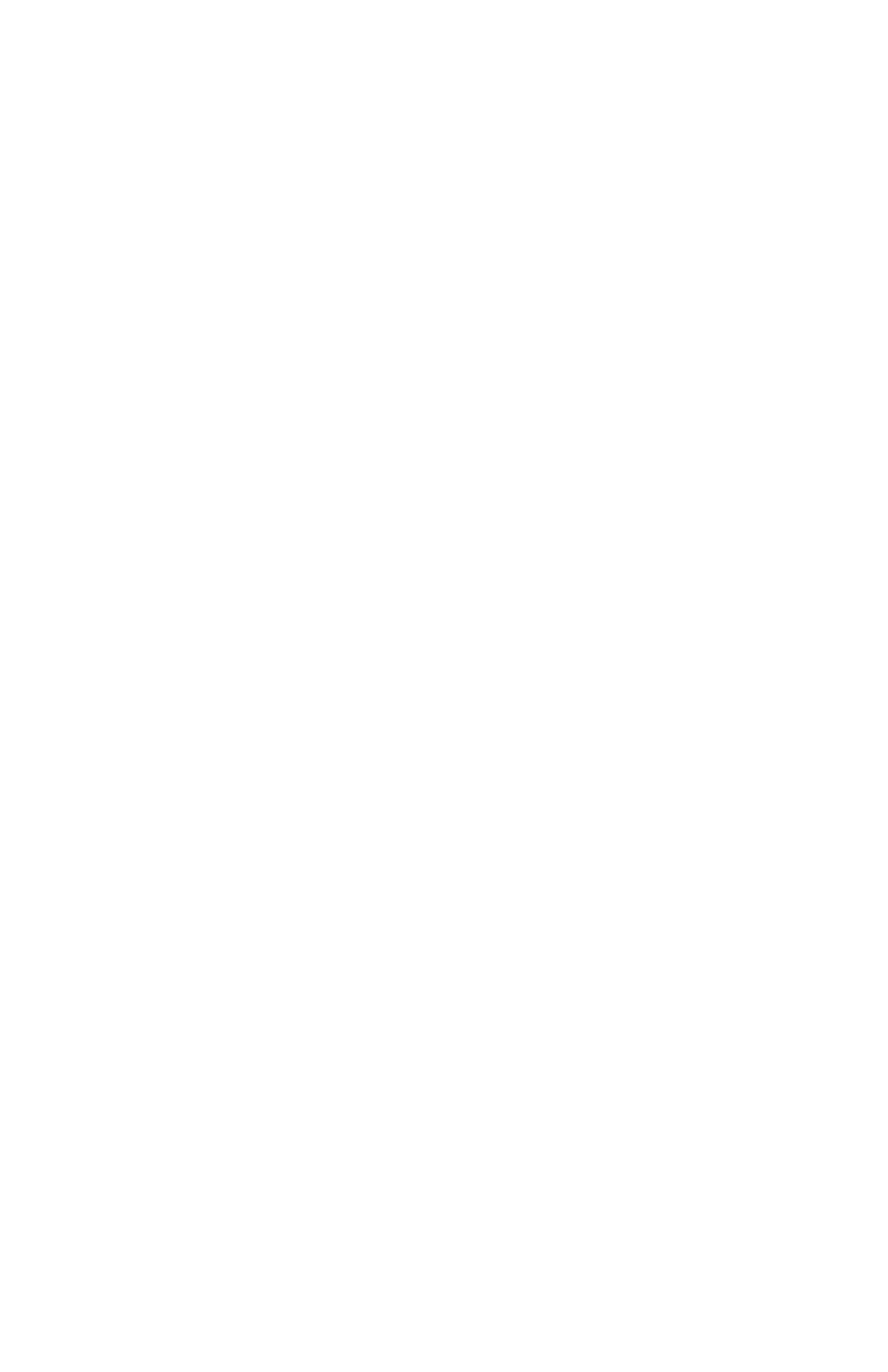When he was gone, Jesus said, "Now the Son of Man is glorified and God is glorified in him. If God is glorified in him, God will glorify the Son in himself, and will glorify him at once.

"My children, I will be with you only a little longer. You will look for me, and just as I told the Jews, so I tell you now: Where I am going, you cannot come.

"A new command I give you: Love one another. As I have loved you, so you must love one another. By this everyone will know that you are my disciples, if you love one another."

Simon Peter asked him, "Lord, where are you going?"

Jesus replied, "Where I am going, you cannot follow now, but you will follow later."

Peter asked, "Lord, why can't I follow you now? I will lay down my life for you."

Then Jesus answered, "Will you really lay down your life for me? Very truly I tell you, before the rooster crows, you will disown me three times!

"Do not let your hearts be troubled. You believe in God; believe also in me. My Father's house has many rooms; if that were not so, would I have told you that I am going there to prepare a place for you? And if I go and prepare a place for you, I will come back and take you to be with me that you also may be where I am. You know the way to the place where I am going."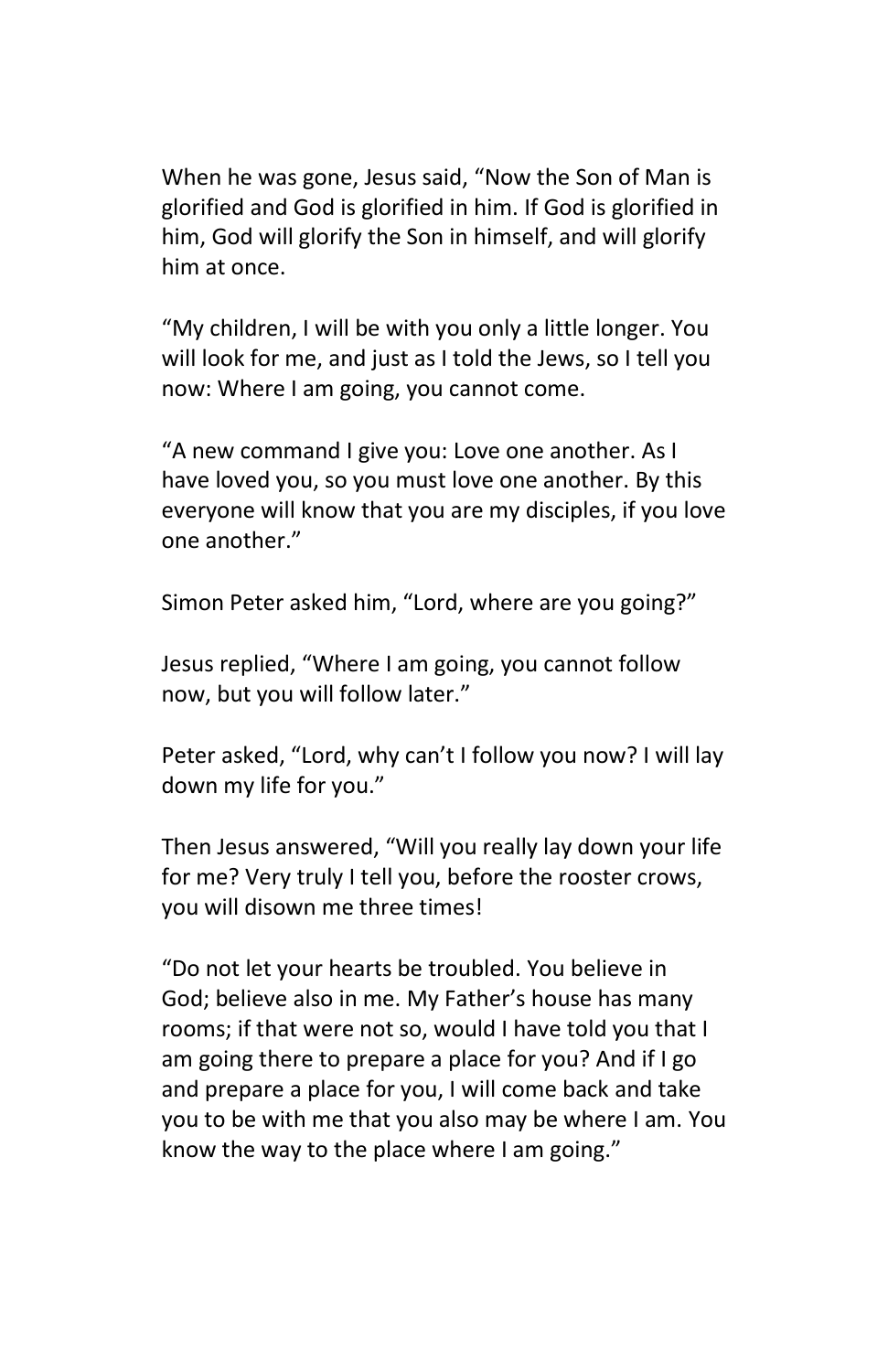Thomas said to him, "Lord, we don't know where you are going, so how can we know the way?"

Jesus answered, "I am the way and the truth and the life. No one comes to the Father except through me. If you really know me, you will know my Father as well. From now on, you do know him and have seen him."

Philip said, "Lord, show us the Father and that will be enough for us."

Jesus answered: "Don't you know me, Philip, even after I have been among you such a long time? Anyone who has seen me has seen the Father. How can you say, 'Show us the Father'? Don't you believe that I am in the Father, and that the Father is in me? The words I say to you I do not speak on my own authority. Rather, it is the Father, living in me, who is doing his work. Believe me when I say that I am in the Father and the Father is in me; or at least believe on the evidence of the works themselves. Very truly I tell you, whoever believes in me will do the works I have been doing, and they will do even greater things than these, because I am going to the Father. And I will do whatever you ask in my name, so that the Father may be glorified in the Son. You may ask me for anything in my name, and I will do it.

"If you love me, keep my commands. And I will ask the Father, and he will give you another advocate to help you and be with you forever—the Spirit of truth. The world cannot accept him, because it neither sees him nor knows him. But you know him, for he lives with you and will be in you. I will not leave you as orphans; I will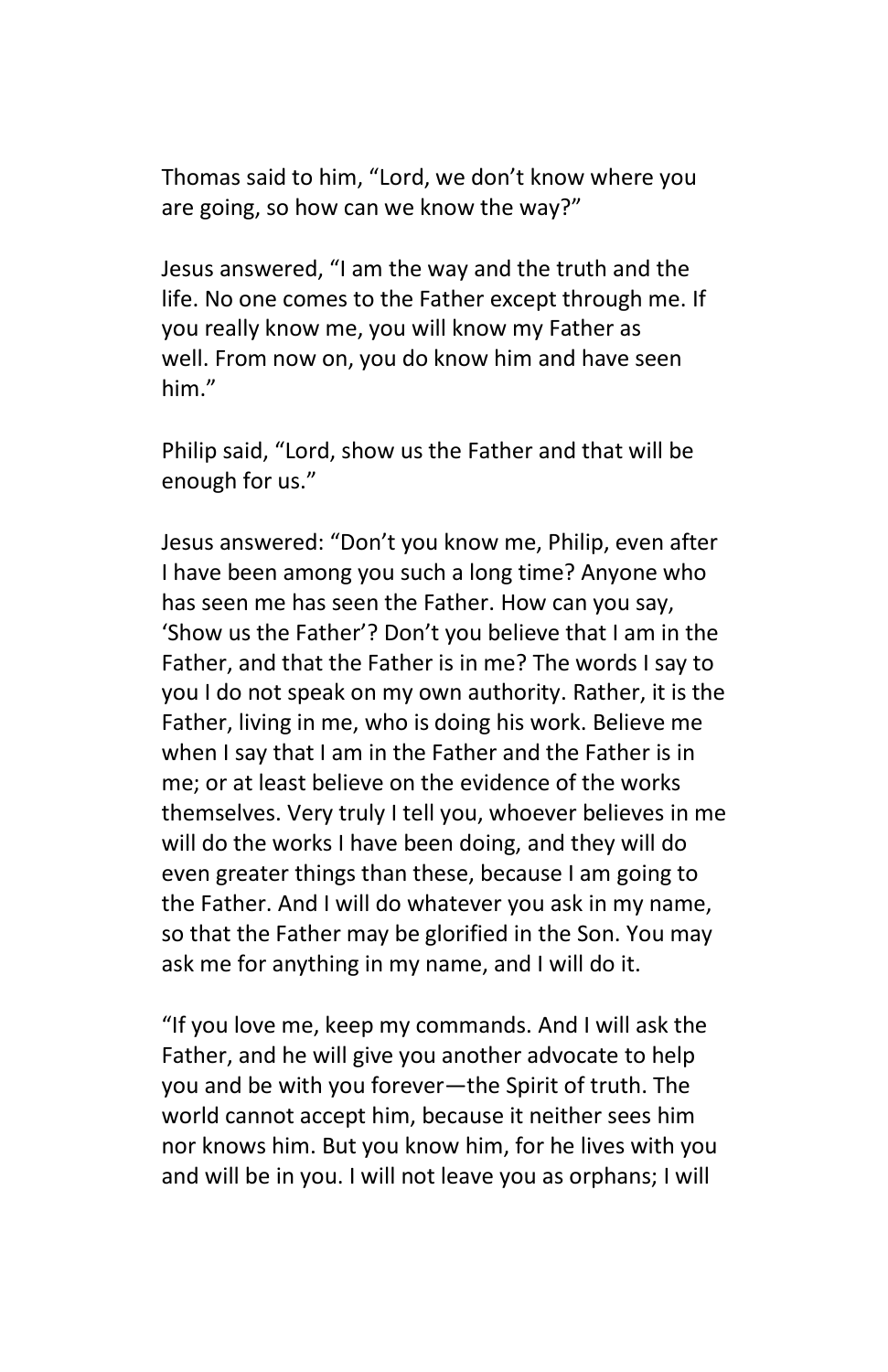come to you. Before long, the world will not see me anymore, but you will see me. Because I live, you also will live. On that day you will realize that I am in my Father, and you are in me, and I am in you. Whoever has my commands and keeps them is the one who loves me. The one who loves me will be loved by my Father, and I too will love them and show myself to them.

Then Judas (not Judas Iscariot) said, "But, Lord, why do you intend to show yourself to us and not to the world?"

Jesus replied, "Anyone who loves me will obey my teaching. My Father will love them, and we will come to them and make our home with them. Anyone who does not love me will not obey my teaching. These words you hear are not my own; they belong to the Father who sent me.

"All this I have spoken while still with you. But the Advocate, the Holy Spirit, whom the Father will send in my name, will teach you all things and will remind you of everything I have said to you. Peace I leave with you; my peace I give you. I do not give to you as the world gives. Do not let your hearts be troubled and do not be afraid.

"You heard me say, 'I am going away and I am coming back to you.' If you loved me, you would be glad that I am going to the Father, for the Father is greater than I. I have told you now before it happens, so that when it does happen you will believe. I will not say much more to you, for the prince of this world is coming. He has no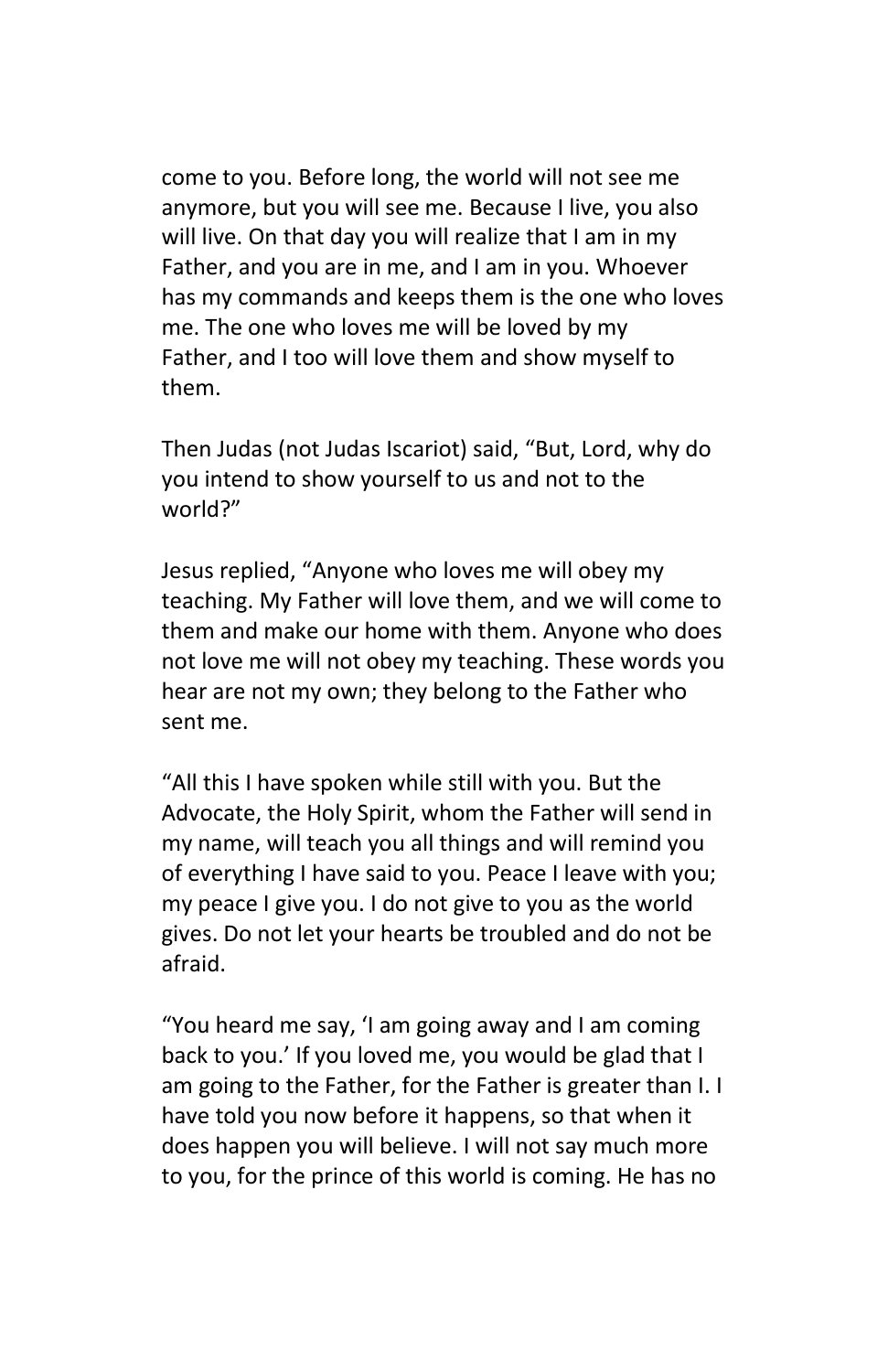hold over me, but he comes so that the world may learn that I love the Father and do exactly what my Father has commanded me.

"Come now; let us leave."

John 13:31 – 14:24 (NIV)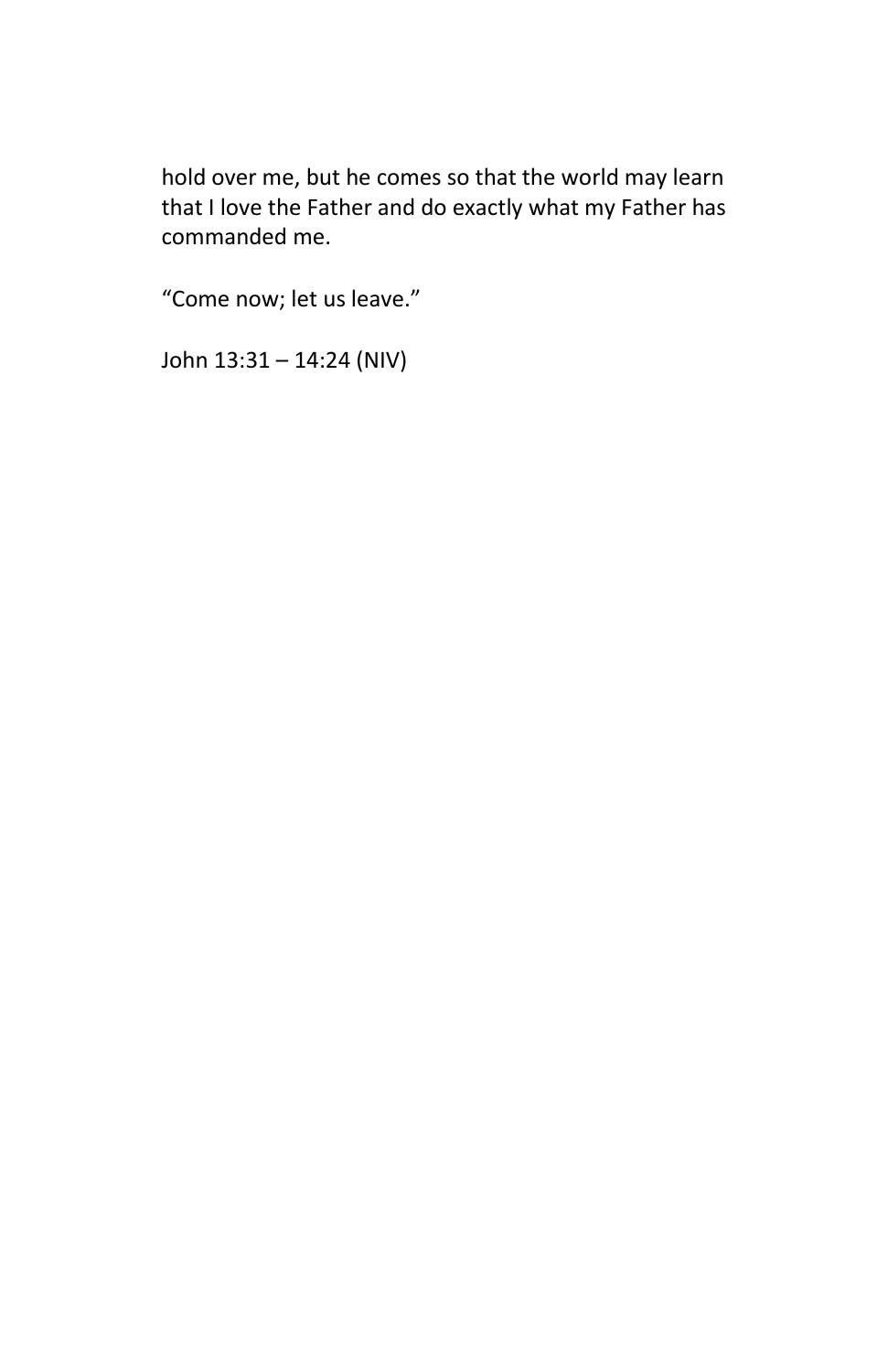# **[Glorified](https://lifeinexile.net/2020/09/11/glorified/)**

What is the glory of God? How was Jesus glorified? It begins with the cross.

It was night. Jesus had just given Judas that piece of bread and told him to act quickly. Darkness now surrounded the remaining disciples as they waited to hear the next words from their teacher's mouth.

*When he was gone, Jesus said, "Now the Son of Man is glorified and God is glorified in him. If God is glorified in him, God will glorify the Son in himself, and will glorify him at once.* John 13:31-32

#### **From darkness to glory—all in a moment.**

Did you see that? One minute he knows a betrayer is in their midst, and the next, he's talking about his glorification.

#### **Not just once but FIVE times.**

What does it all mean? *Now the Son of Man is glorified and God is glorified in him*.

This is the point in Jesus's walk toward the cross where he knows there is no turning back. By sending Judas away into the night, he's set in motion the act necessary to send him to the authorities. He set up his own arrest.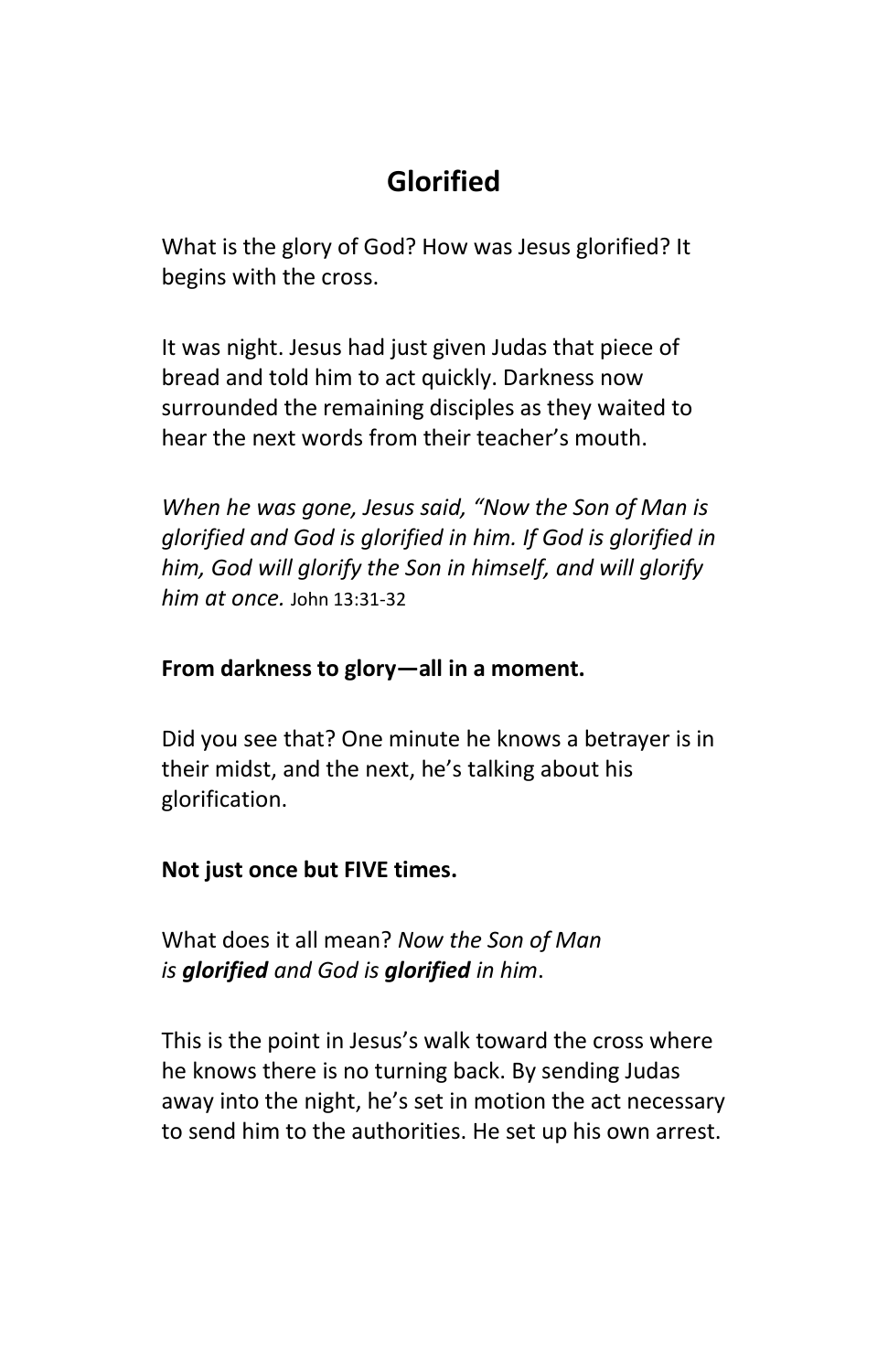He knows that without the cross, there is no glorification, because without the cross there is no obedience, no sacrifice, no atonement for mankind. Without the cross, God cannot show his power and glory in the resurrection.

# **The Glorified Christ is the Risen Christ.**

Jesus moved one step closer to revealing this to all the world during that dark night with just eleven men. For him, the work was being accomplished even before he uttered his final "it is finished" several hours later.

When the Son of Man is glorified, when his magnificence is revealed, God too is revealed in him, for they are one.

Think about those moments of glory:

- When the disciples had a glimpse during the transfiguration, they fell down in worship.
- When Jesus uttered his last breath, even the centurion guarding him declared, "Surely he was the Son of God!" (Matthew 27:54).
- When doubting Thomas saw the risen Christ, he exclaimed, "My Lord and my God!" (John 20:28)

The apostle Paul explains this glorification well in his letter to the church in Philippi:

*Therefore God exalted him to the highest place and gave him the name that is above every name, that at*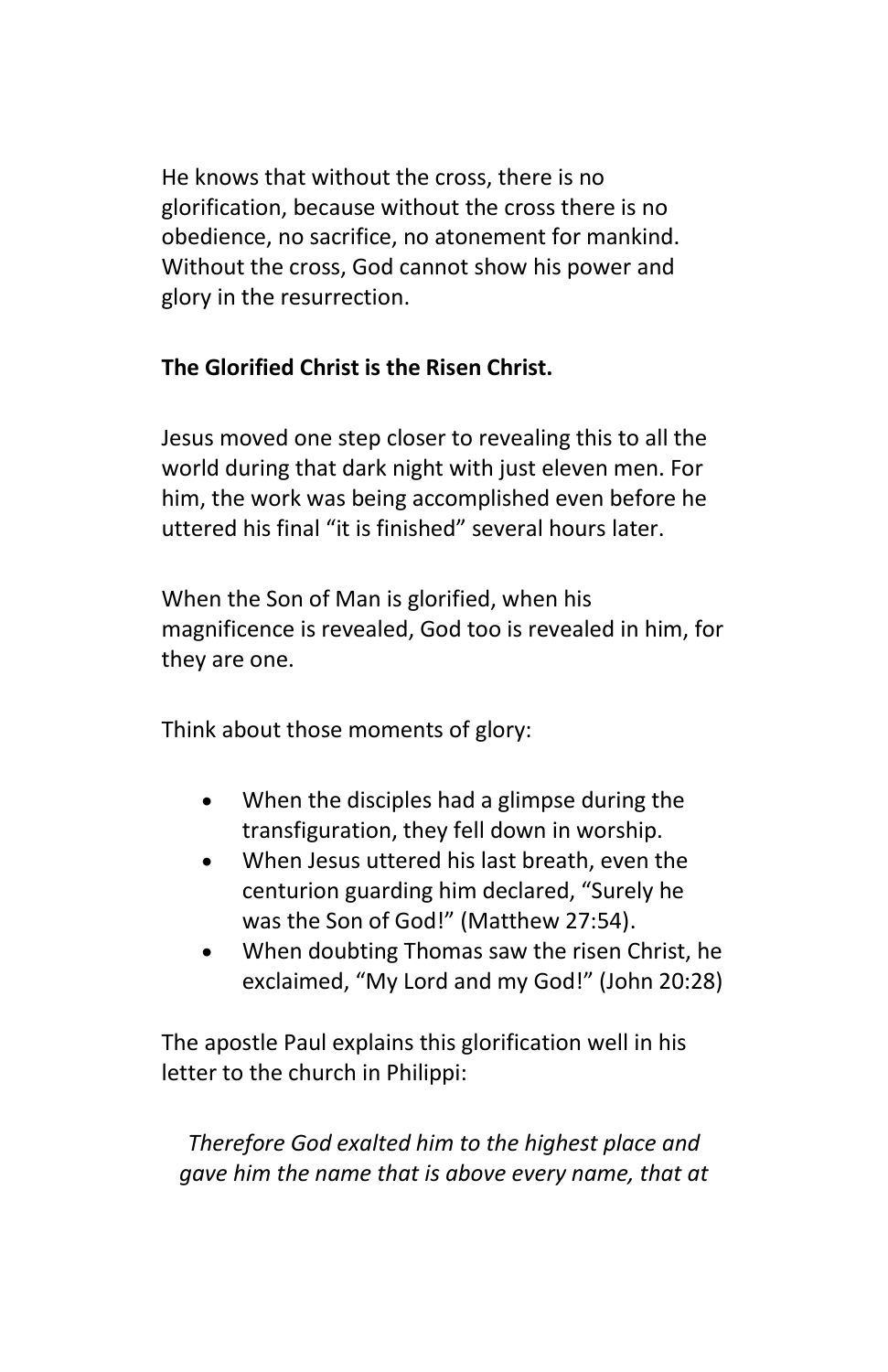*the name of Jesus every knee should bow, in heaven and on earth and under the earth, and every tongue acknowledge that Jesus Christ is Lord, to the glory of God the Father.* Philippians 2:9-11

The world's ultimate recognition of the Lordship of Christ is what brings glory to God, for God himself has achieved this salvation for us through the sacrifice of his Son on our behalf.

What a glorious wonder is the salvation we receive from the Son of God. We, who should have stayed in the darkness and died in our sin, have through him, now been made free and able to walk in the light as he is in the light.

There are still dark days ahead in this story, but oh, for the glory, we press on in him.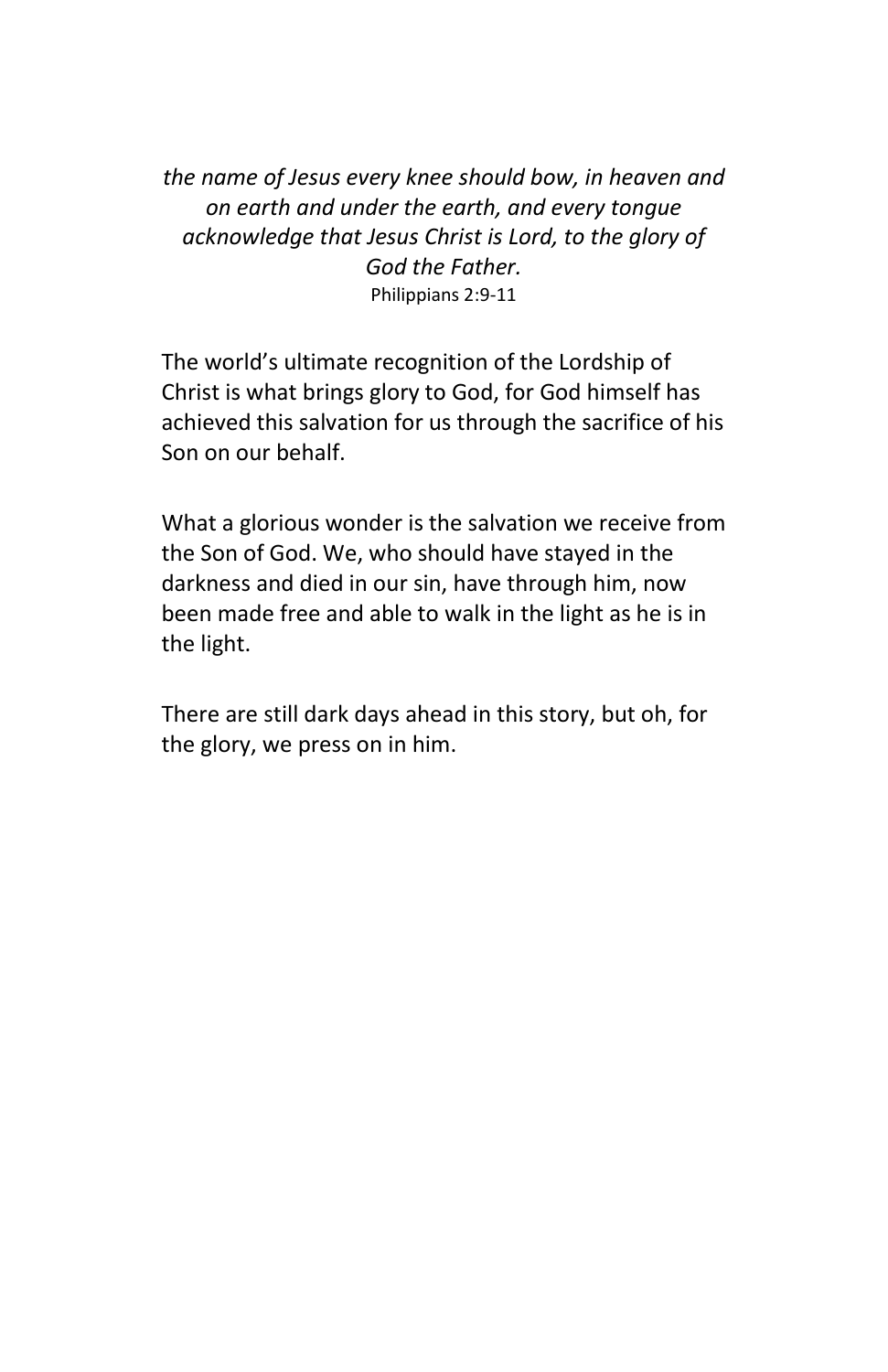# **As I have, so you must**

How is the darkness dispelled? By children of God loving one another to God's glory.

Through the ages, parents have had these talks with their kids. "You're on your own now. Remember what I've taught you. Don't forget where you've come from."

#### **Sometimes we need that parent-child talk from Jesus.**

I need to turn back to his words when the darkness closes in, and I'm forgetting his purposes for my life and this world in general. Thankfully, he understands that and left us with some wonderful words of comfort and encouragement in the last several chapters of John's gospel. We're still moving through chapter thirteen today, where we find these words:

*My children, I will be with you only a little longer. You will look for me, and just as I told the Jews, so I tell you now: Where I am going, you cannot come. A new command I give you: Love one another. As I have loved you, so you must love one another. By this everyone will know that you are my disciples, if you love one another.* John 13:33-35

He is talking to grown men, but Jesus doesn't hesitate to call them his children. After all, he's taken them in, nurtured them, taught them, and basically raised them in the faith for the past three years. They were family children in the family of God. They were as dear to his heart as children.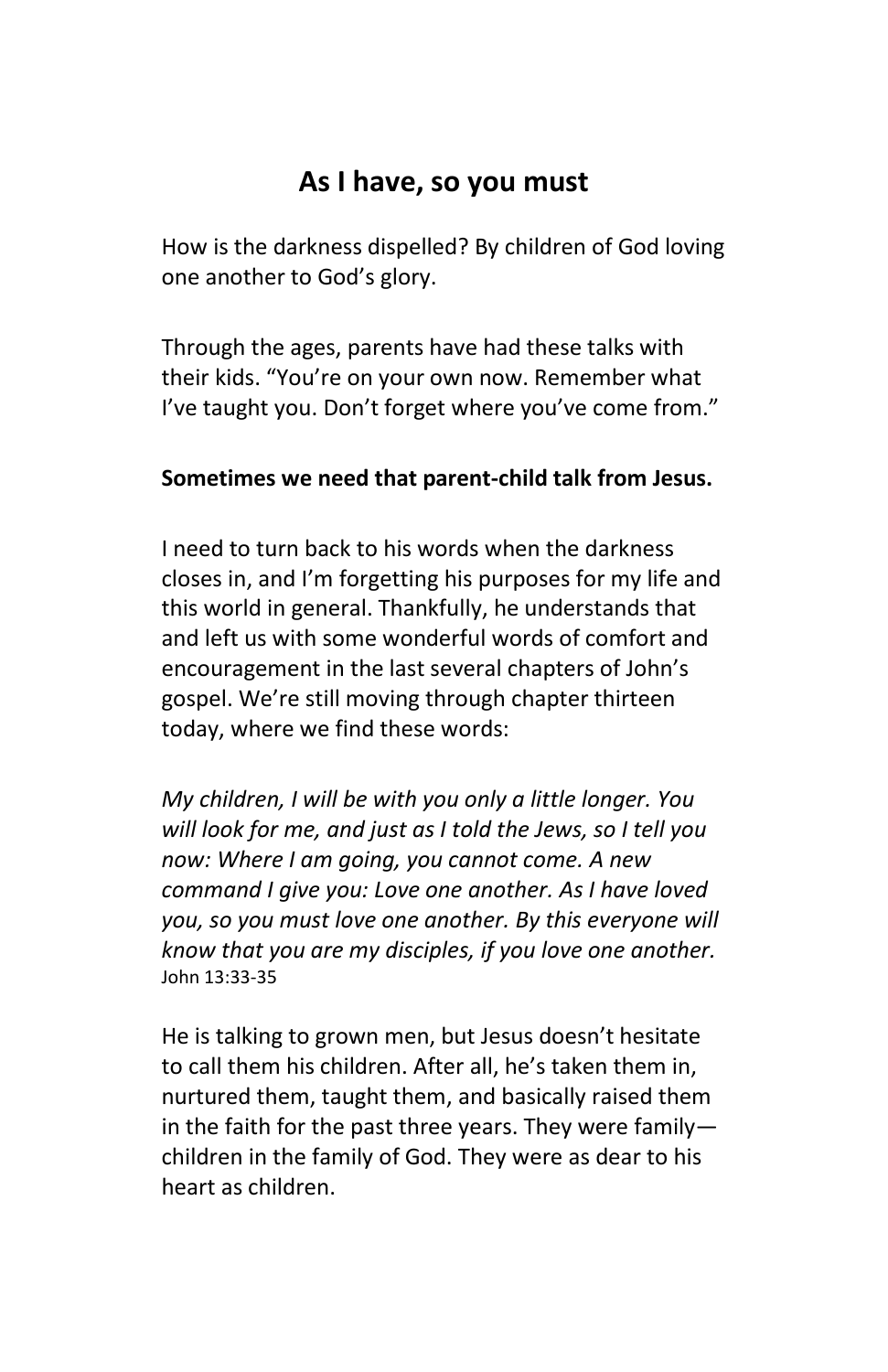## **We too are dear to the heart of Christ. We are his children.**

Even so, there comes the moment when Jesus, like the parent of a high school graduate, must push us to take ownership of our faith and walk into the world on our own two feet. We know, post resurrection, that he doesn't leave us on our own, but I doubt the apostles grasped that yet. Still, we have to live out his command on our own.

#### **AS I have loved you, SO YOU must love one another.**

It shouldn't be that complicated. It was easy to spot Jesus's love for his people. He ate with them, laughed with them, cried with them, discipled them—and died for them.

Now it's our turn.

Why, when the darkness comes, does it seem so hard to let the glory of God reveal itself through our love for the Body of Christ? Maybe, we're letting ourselves get distracted by the world's attempt to cloud our thinking. We prefer isolation to fellowship. We eat alone rather than in the company of others. We hide our tears for fear of ridicule.

#### **No wonder Jesus repeats the word** *love* **four times.**

He wants us to get the message. Remember, he repeated glory five times just before this.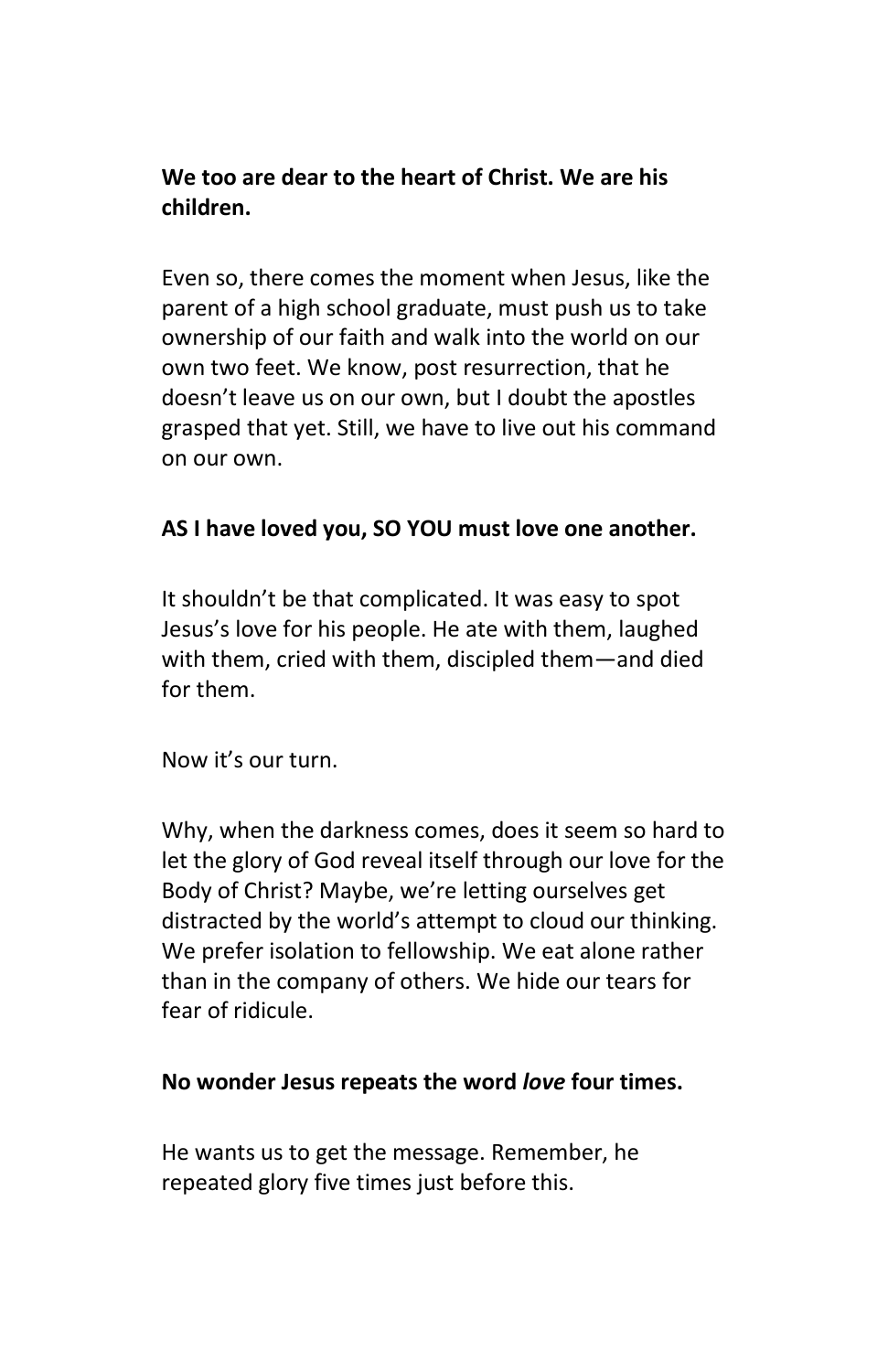When we love as he loved us, God is glorified through the Son's glory shining through us. Why?

# **Because we cannot love as Christ loved without recognizing the glory of Christ through his atonement provided by the cross on our behalf.**

Yet, when we do and when we show that love to our fellow brother and sister in Christ, the world takes notice and recognizes us as his disciples.

Have you stepped out in confident faith, shining with the glory of Christ as you love your fellow believer? If you have, the darkness has no power in your life and is dispelled in the wake of your love, modeled on that of your Master.

*But if anyone obeys his word, God's love is truly made complete in him. This is how we know we are in him: Whoever claims to live in him must walk as Jesus did.*

1 John 2:5-6.

Walk on, oh child of God, to his glory.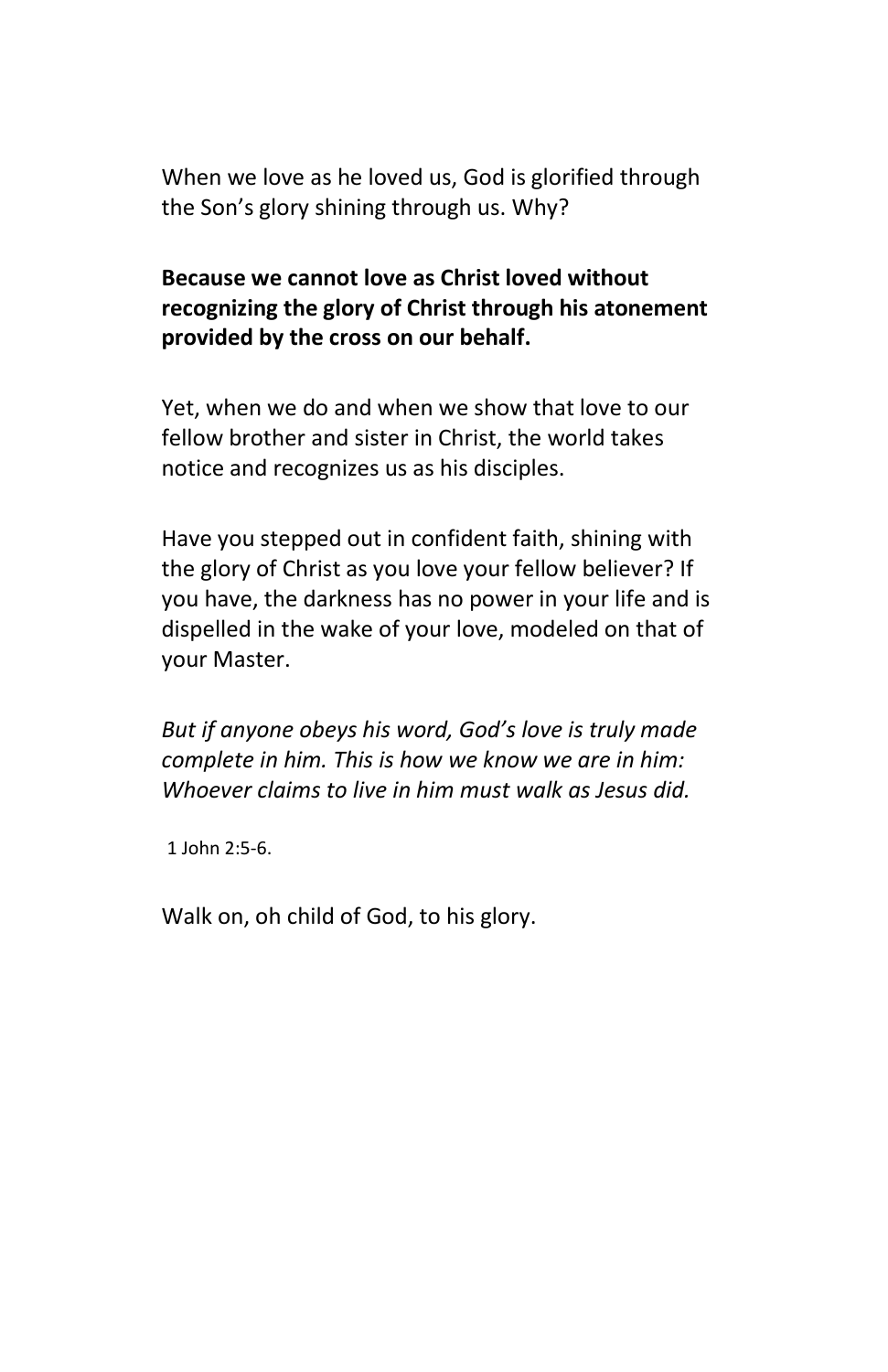# **Will you really?**

Does Jesus question our obedience because we're too busy interrupting? What is he saying to you today? Will you really obey?

Who identifies with Simon Peter? Now, who identifies with him before the resurrection? Right, I'm not talking about the bold, fearless Peter, who preached at Pentecost, I'm talking about the dull, speak-before-youthink Peter, who dared to rebuke Jesus.

Now, who identifies with Peter?

Though we may not like to admit it, just like so many other fallible characters in the Bible, God allows us to see Peter's humanity to remind us that Jesus can transform us too.

I feel sorry for Jesus. In this passage we read in John 13, we know his heart is heavy. He's sent Judas out into the darkness to set the stage for his arrest. The crucifixion is right around the corner, and he wants to use these last moments to share important words of comfort and guidance to his disciples.

Peter is far from comic relief, but just another reminder to the Messiah of why he had to come.

## **Without Christ, we are hopelessly doomed in our ignorance.**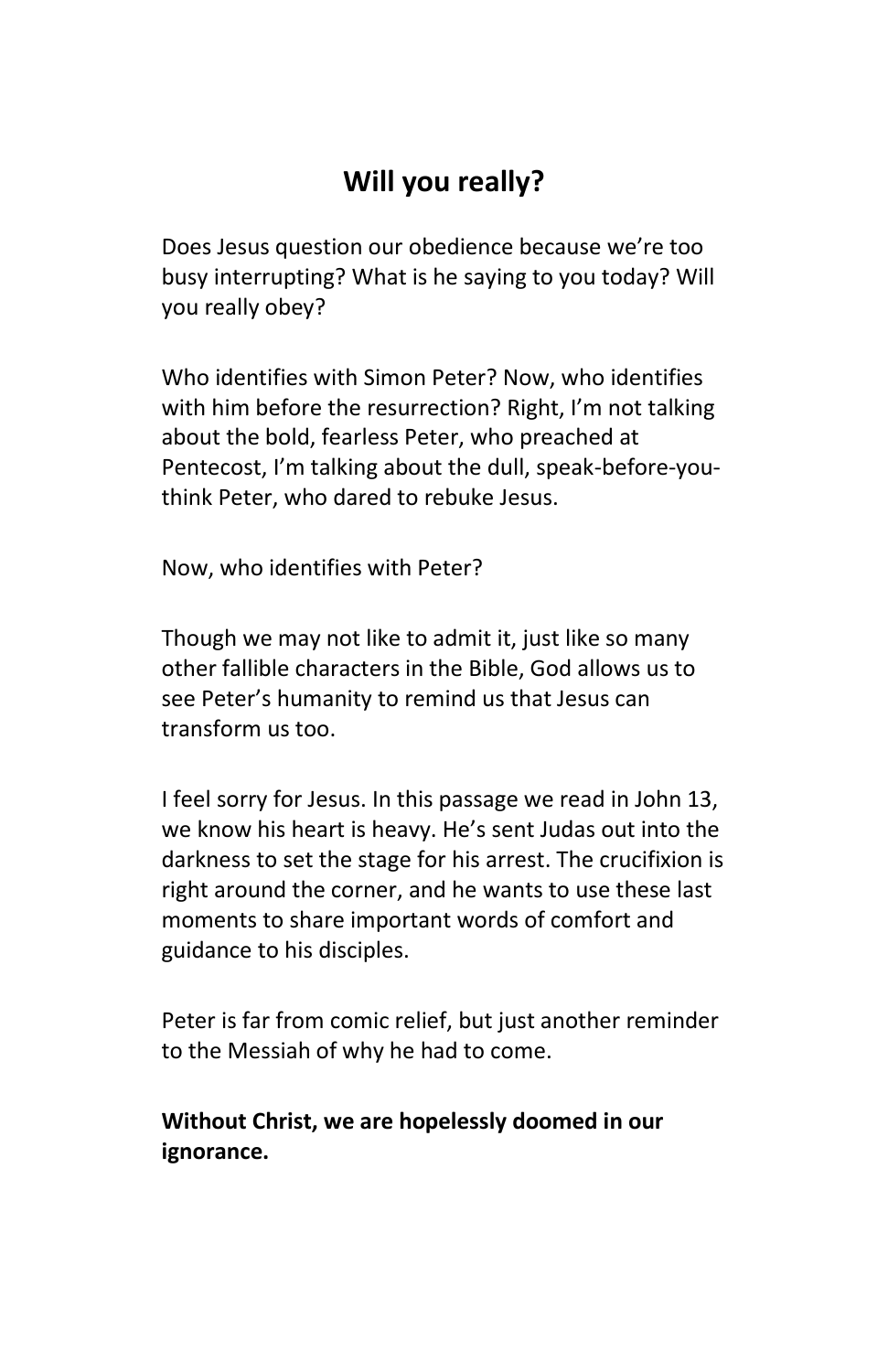He had just talked to them about the importance of loving each other, when Peter breaks in:

*Simon Peter asked him, "Lord, where are you going?"*

*Jesus replied, "Where I am going, you cannot follow now, but you will follow later."*

*Peter asked, "Lord, why can't I follow you now? I will lay down my life for you."*

*Then Jesus answered, "Will you really lay down your life for me? Very truly I tell you, before the rooster crows, you will disown me three times!*" John 13:36-38

Peter starts with the question: "Where are you going?" Jesus had already told them they couldn't come where he was going. It seems obvious to us that Peter would have realized he was talking about his death; after all, he'd spoken about it just after coming to Jerusalem.

Again, with patience, Jesus tells him that he can't follow him where he is going. This time, however, he does add: "but you will follow me later." Though Peter didn't know it, Jesus knew that this bold disciple would ultimately follow his Lord, martyred for his faith.

Still clueless, Peter rashly claims he'd lay down his life for Jesus.

**Will you really, Peter?**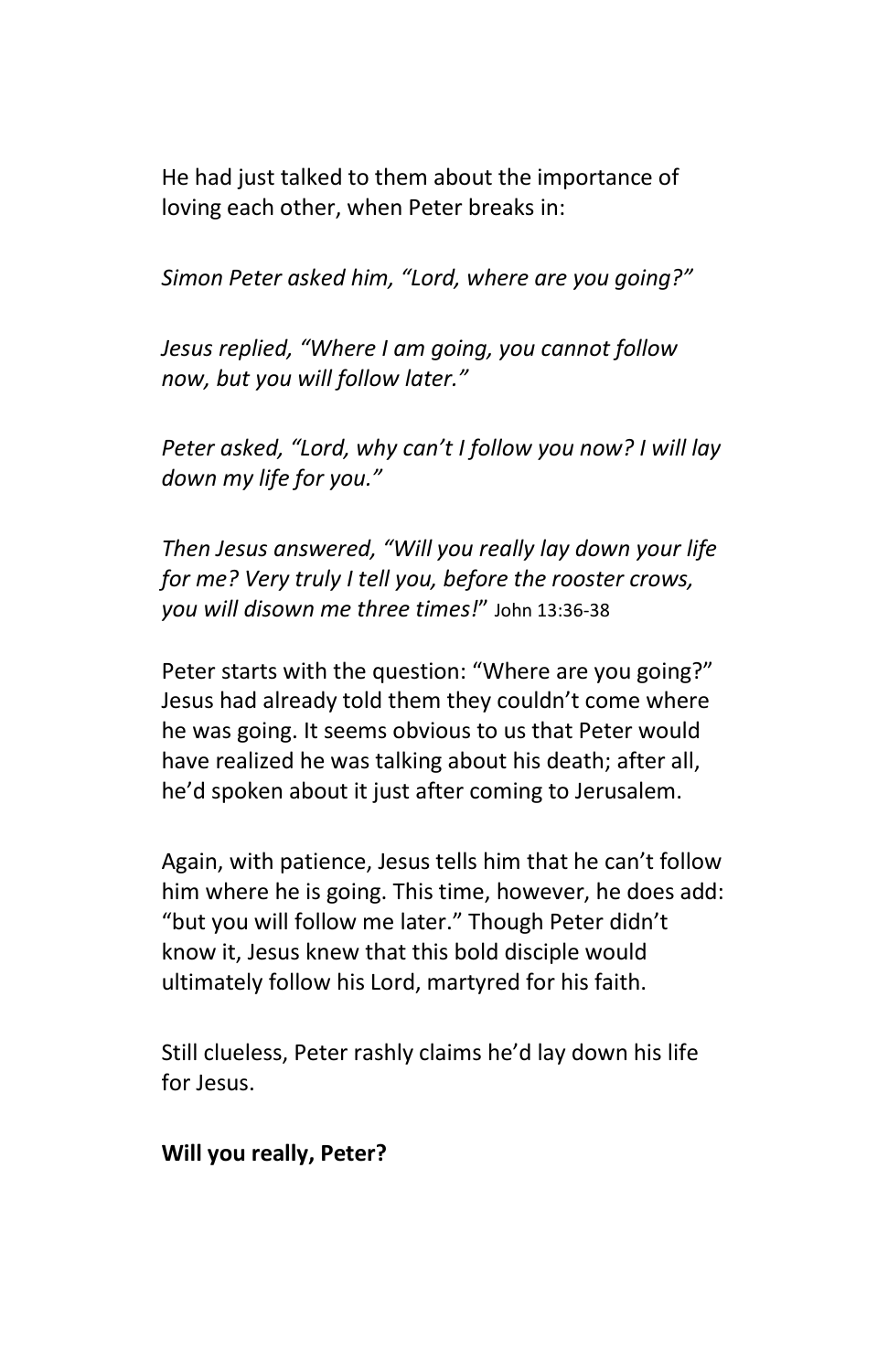Instead of dying for his Master, Peter would, that very night, deny him three times.

I feel the heart of Jesus in this statement, and it draws me to the tears he wept on the day of his triumphal entry to the City of David:

*If you, even you, had only known on this day what would bring you peace–but now it is hidden from your eyes.* Luke 19:42

"Oh, Peter, if you had only known what I am facing on your behalf, you would not say such rash things."

# **What is Jesus trying to say to you today that you're not hearing, because you keep interrupting him and plying him with questions and rash statements?**

Is he reminding you that the days are short?

Is he telling you to show your love for him by loving your brother and sister in Christ?

Is he telling you that you will follow him in sacrifice for your faith?

Or is he asking, "Will you really?" because you're not listening?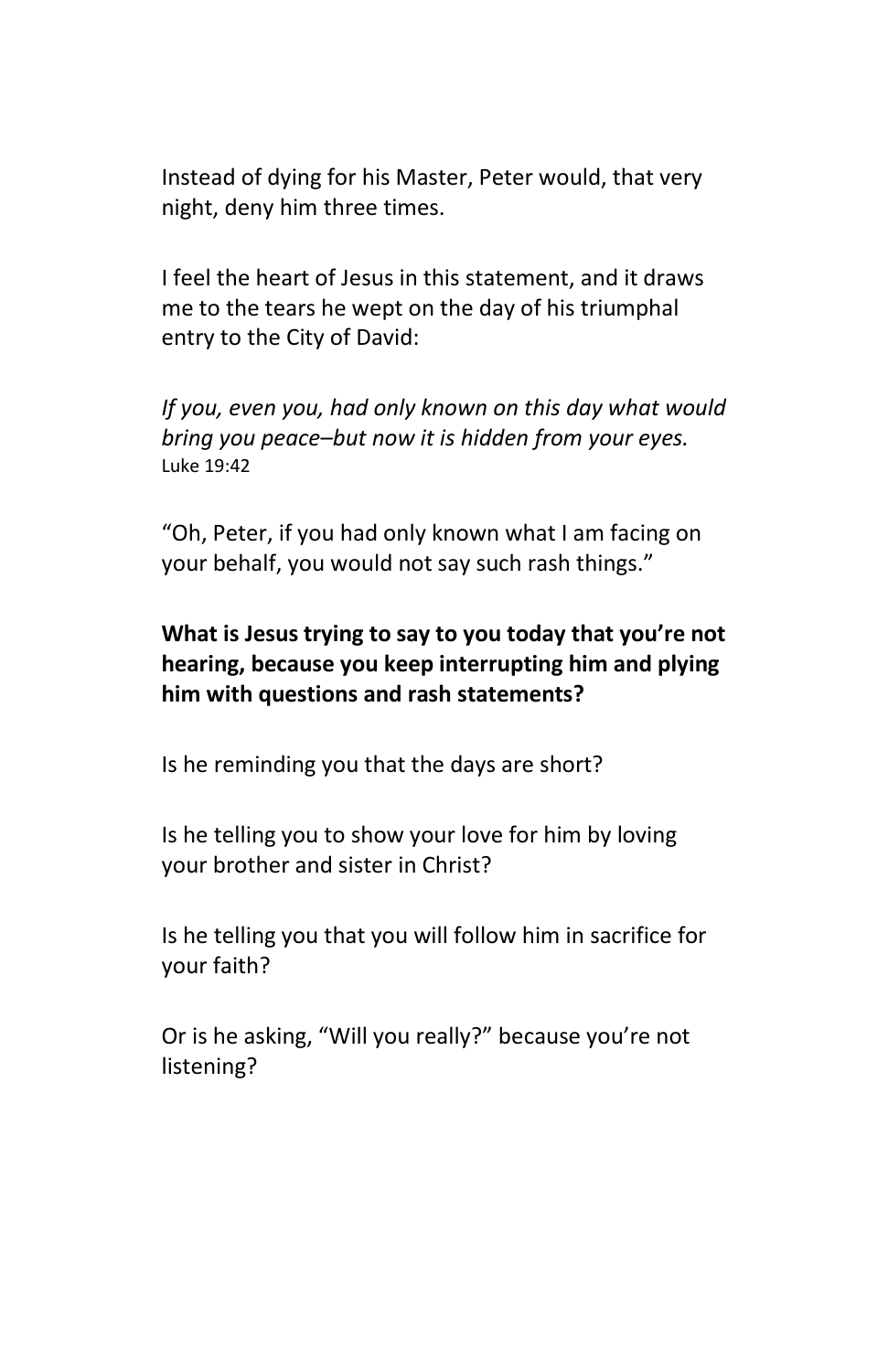Peter came to a point of confession for his sin and was restored and used in wonderful service to the Kingdom. Because we serve a Lord who forgives, we can too.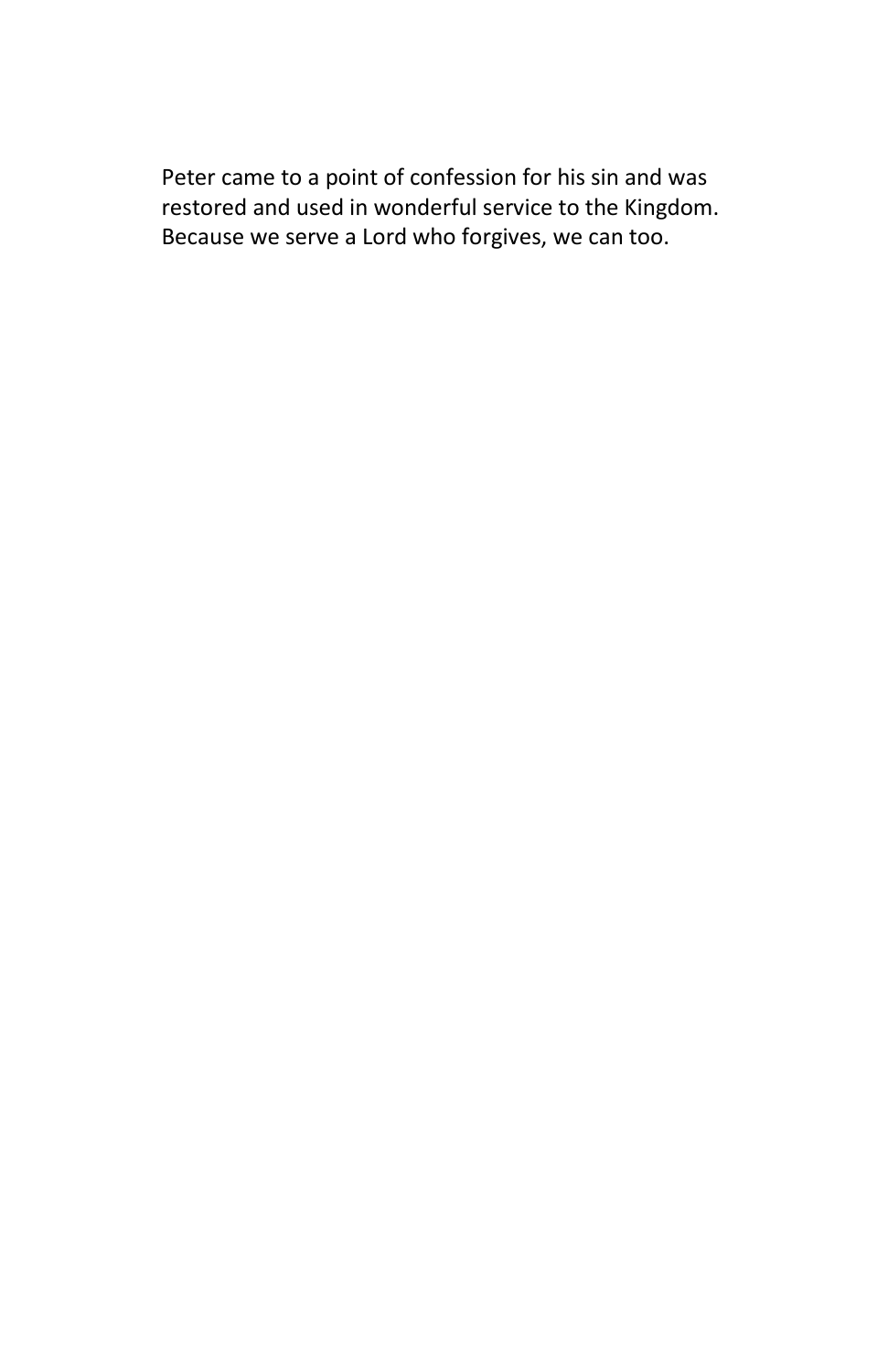# **Trouble vs. Trust**

What do you do when your heart is troubled? Trust. And make sure it's in Jesus.

Peter was probably still reeling over what Jesus had just told him: "Will you really lay down your life for me? I tell you the truth, before the rooster crows, you will disown me three times." John 13:38

He was probably hearing roosters everywhere! Poor Peter. He couldn't win for losing. But Jesus knew that, and I'm glad he did, because his words that begin the fourteenth chapter of John's gospel are just what I need:

*Do not let your hearts be troubled. Trust in God; trust also in me*. John 14:1

We're going to sit on this one verse today, because I need it, and I have the feeling you do too. Either way, Peter did, and so did the other disciples sitting around the table that night. Jesus had spoken about his betrayal and his death, though I know, without the Spirit, they really didn't grasp it all. Still their hearts were burdened.

## **What does Jesus tell us to do when our hearts are troubled? Trust.**

Do we just throw our trust anywhere or on anyone? No, we trust in the God who loved us so much that he sent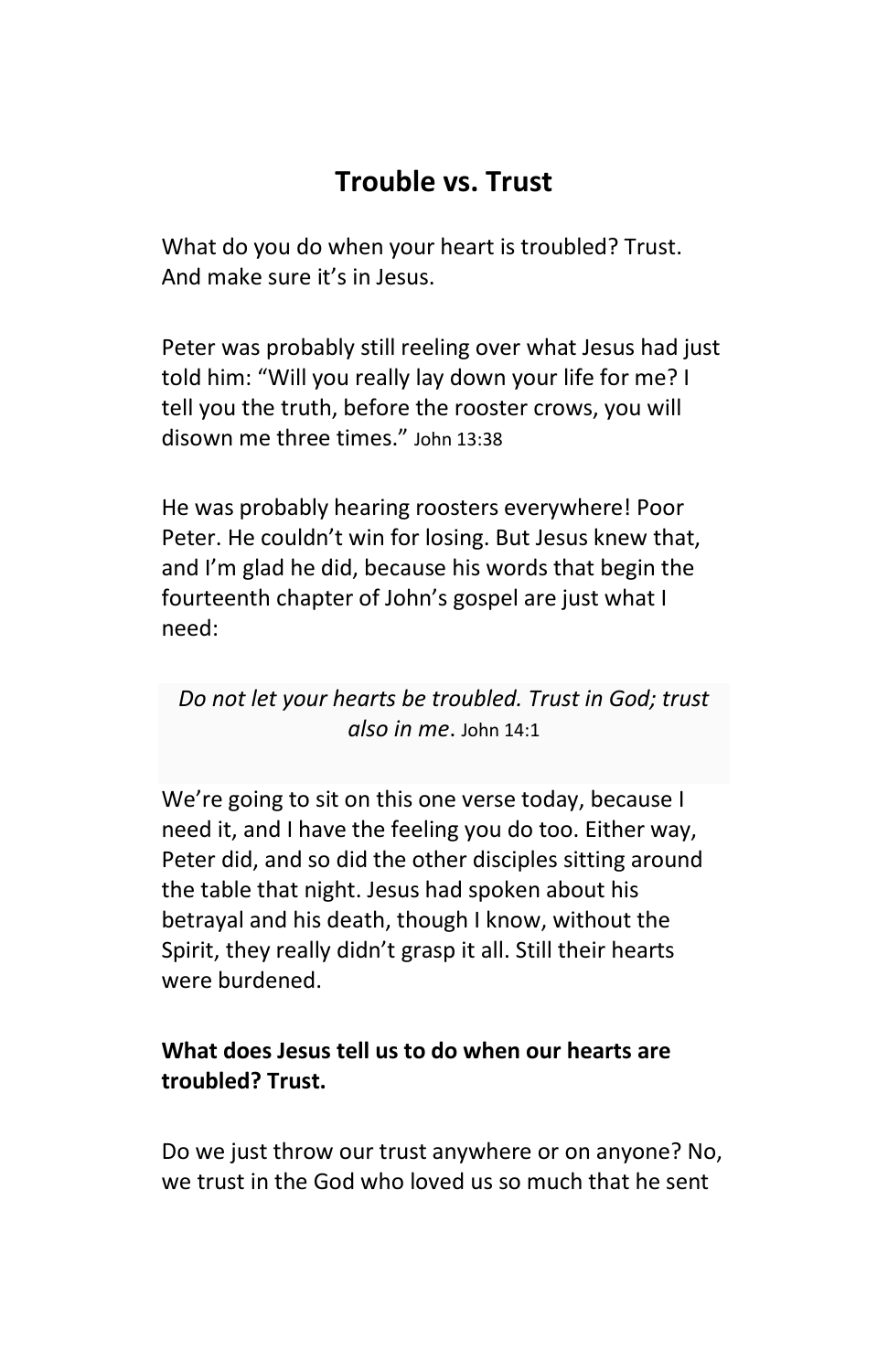his only Son to make the way for our salvation, and we trust in Jesus, whose obedience to God and love for us led him to give his life in place of our own.

#### **They alone are worthy of our trust.**

However, have we forgotten that? Have we let our troubled hearts shift our trust to things that "seem" more tangible?

- Our family
- Home
- Job
- Money or savings
- Government
- Health
- A vaccine
- Self?

Are you trying all these things, but finding your heart remains troubled and disturbed?

## **Your trust is misplaced.**

Pray through this verse in confession to the Lord, returning your trust where it belongs:

*In repentance and rest is your salvation, in quietness and trust is your strength.* Isaiah 30:15

Don't let your heart be troubled, trust in Christ and let him quiet your spirit and renew your strength. The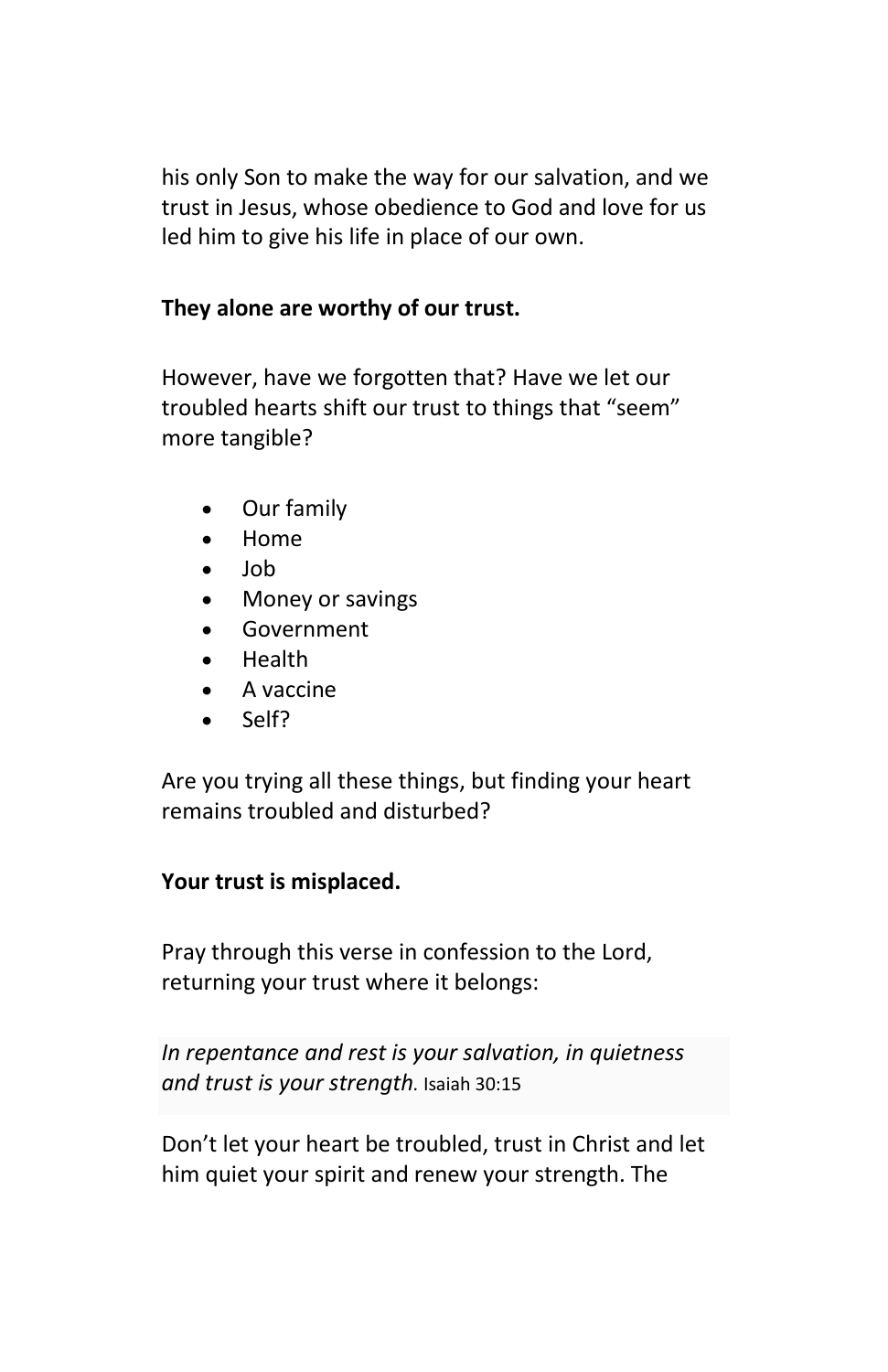world has enough troubles of its own, let Jesus have yours.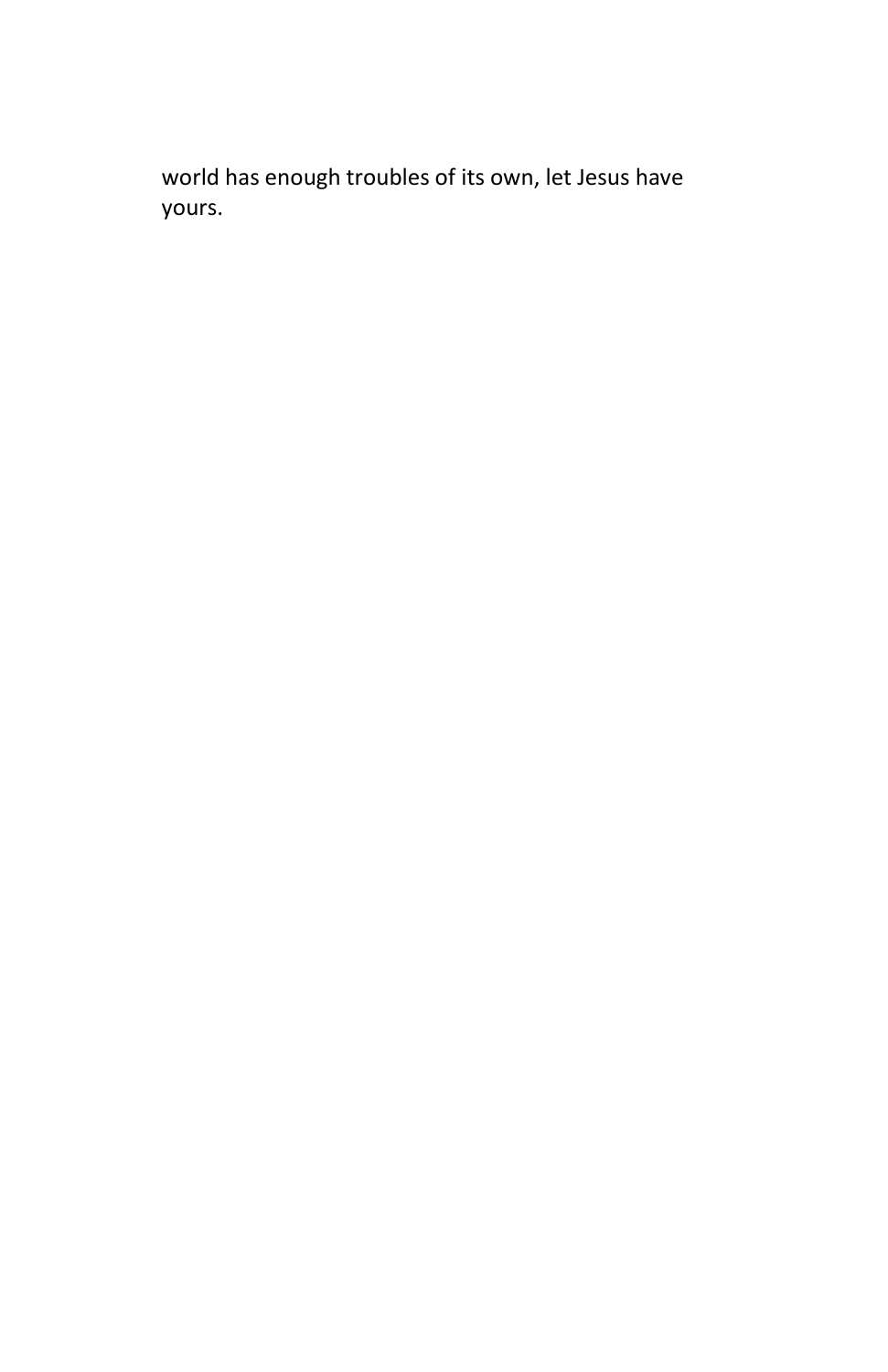# **A Place for You**

Feel misplaced on this earth? You don't have to. Jesus prepares a place for each person who puts their trust in him. Find your place in Christ.

Last week Jesus told us to chill and trust. How has that worked for you? Did you find strength in quietness and trust when you laid everything at Christ's feet?

If you're still troubled in heart, press into Jesus, as he continues to speak to us in John's gospel:

*My Father's house has many rooms; if that were not so, would I have told you that I am going there to prepare a place for you? And if I go and prepare a place for you, I will come back and take you to be with me that you also may be where I am.* John 14:2-3

The disciples, and especially Peter, were troubled because they couldn't grasp where Jesus was headed or why they couldn't go with him. Little by little, Jesus continued to express for their pre-Spirit-filled minds all he was getting ready to accomplish.

**He wanted to show them with these words about God's house that his pending death had both a present and future purpose**.

**Through his death and resurrection, Christ makes for us a place.**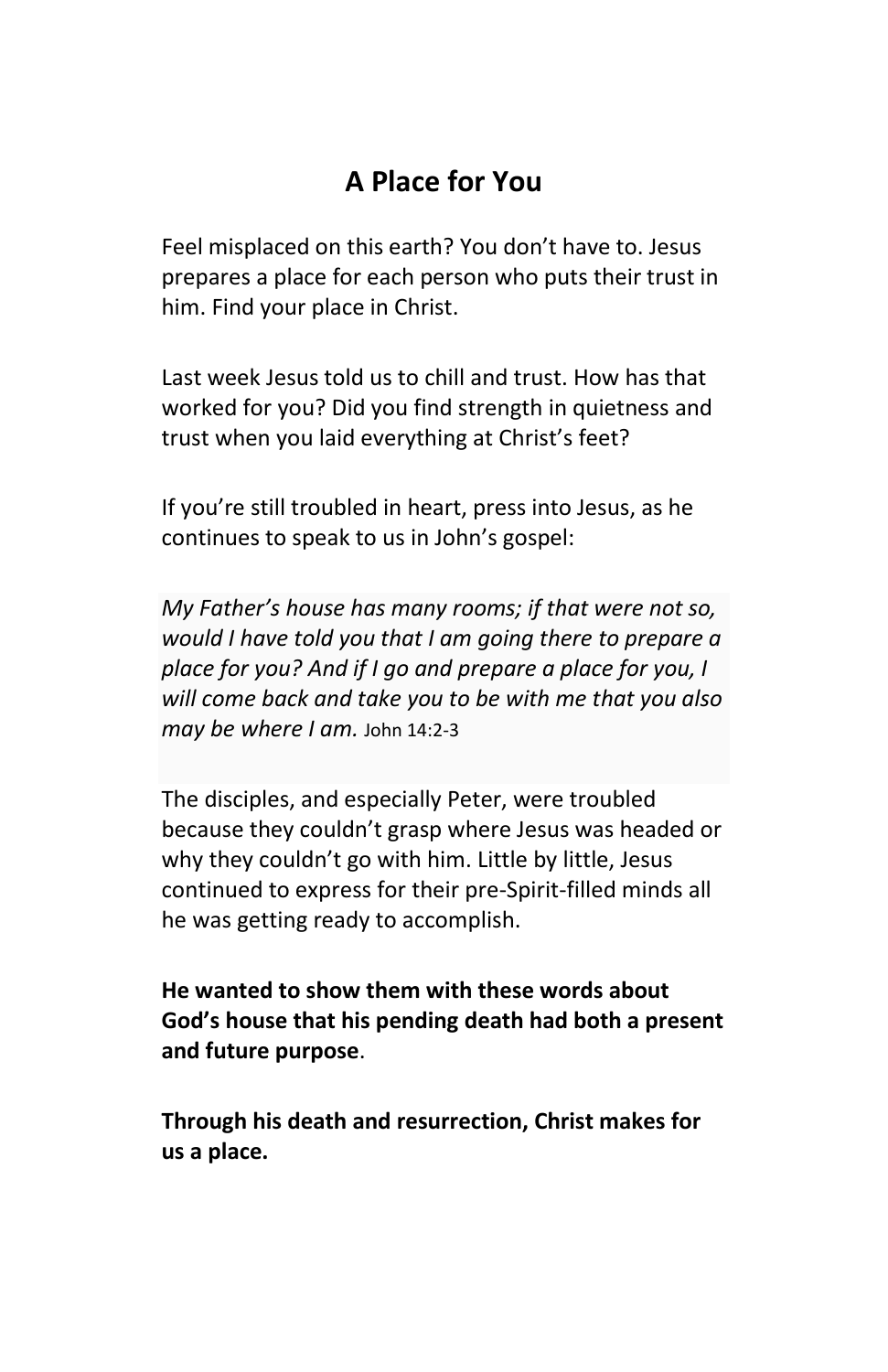Though God's eternal home is huge, there was a no vacancy sign outside. Sin had locked the door to those he created to be in relationship with him. Jesus came to provide the only way to once sinful men and women to enter into the mansion.

Not only does he make the way, but he prepares a place for every person who accepts his salvation.

So, when the troubles of this world get heavy, we can rest in the knowledge that this place is not the final place.

## **You have a place with Jesus, and he won't forget to come back to take you there.**

After all, we're created for relationship. The family of God may be spread around the globe on this earth, but one day, we'll each have our own room in the House of God for eternity.

I look forward to fellowshipping with Father, Son, and Spirit in that place. What about you?

Close your eyes and meditate on the wonder of having your place in that place one fine day.

Till He Comes.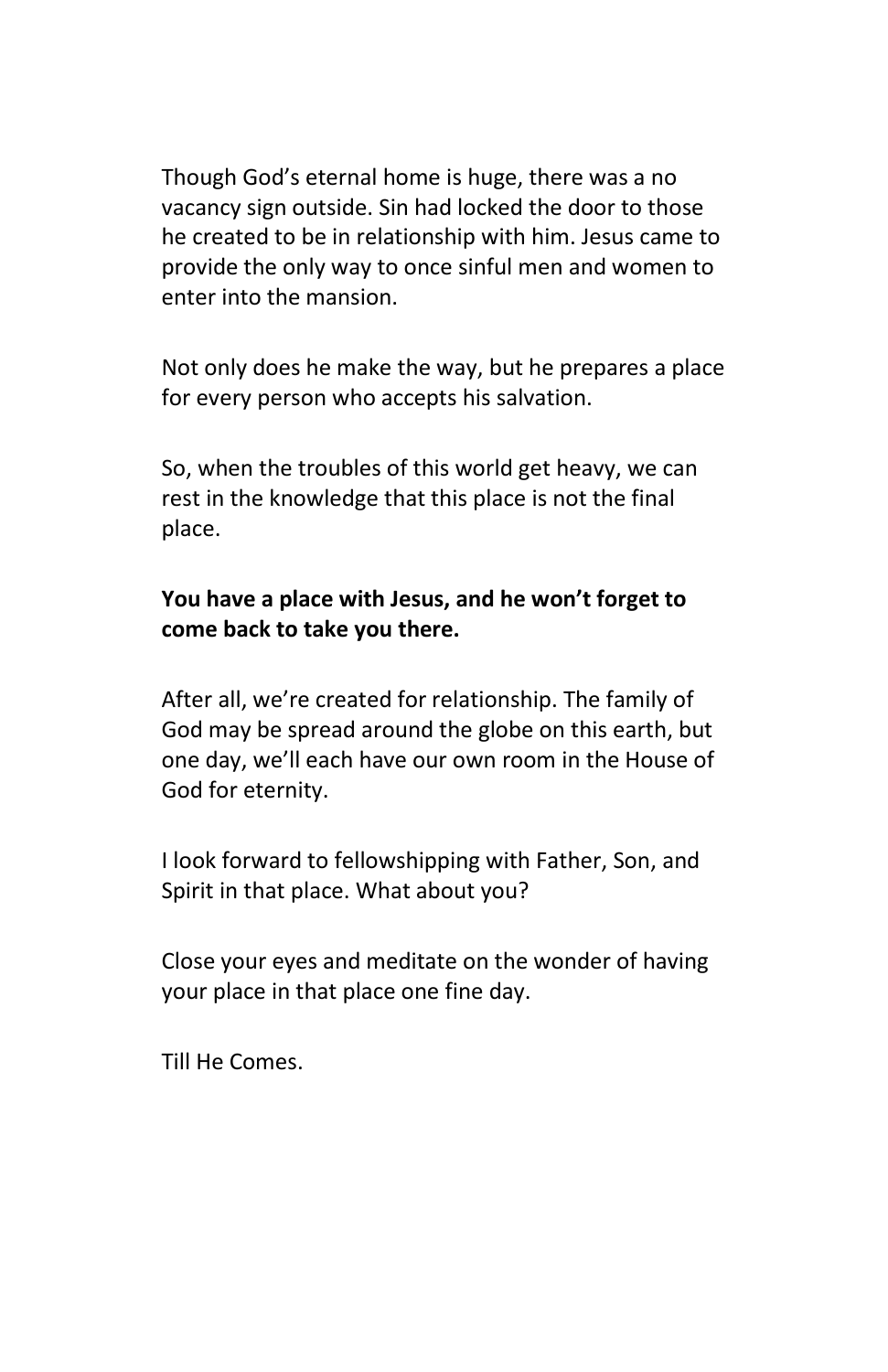# **The Way**

Not sure where you're headed? Lost your way in life? Turn to him who is the Way.

Did you know that Christians have not always been called *Christians*? (Acts 11:26). No, before that, they were called followers of the Way (Acts 9:1-2. See also Acts 19:9, 23; 22:4, 24:4, 14, 22).

Have you ever thought about what that meant or where it came from? We can find the answer in today's reading from John 14. Jesus was having this back-andforth with his disciples about where he was going and the preparations he was making for them. Then he told them:

*"You know the way to where I am going."*

*"Lord," Thomas said, "we don't know where you're going. How can we know the way?"*

*Jesus told him, "I am the way, the truth, and the life. No one comes to the Father except through me. If you know me, you will also know my Father. From now on you do know him and have seen him."* John 14:4-6

Jesus now tells them they know the way to where he's going. Though they couldn't follow him there now, they would eventually, and they apparently knew how.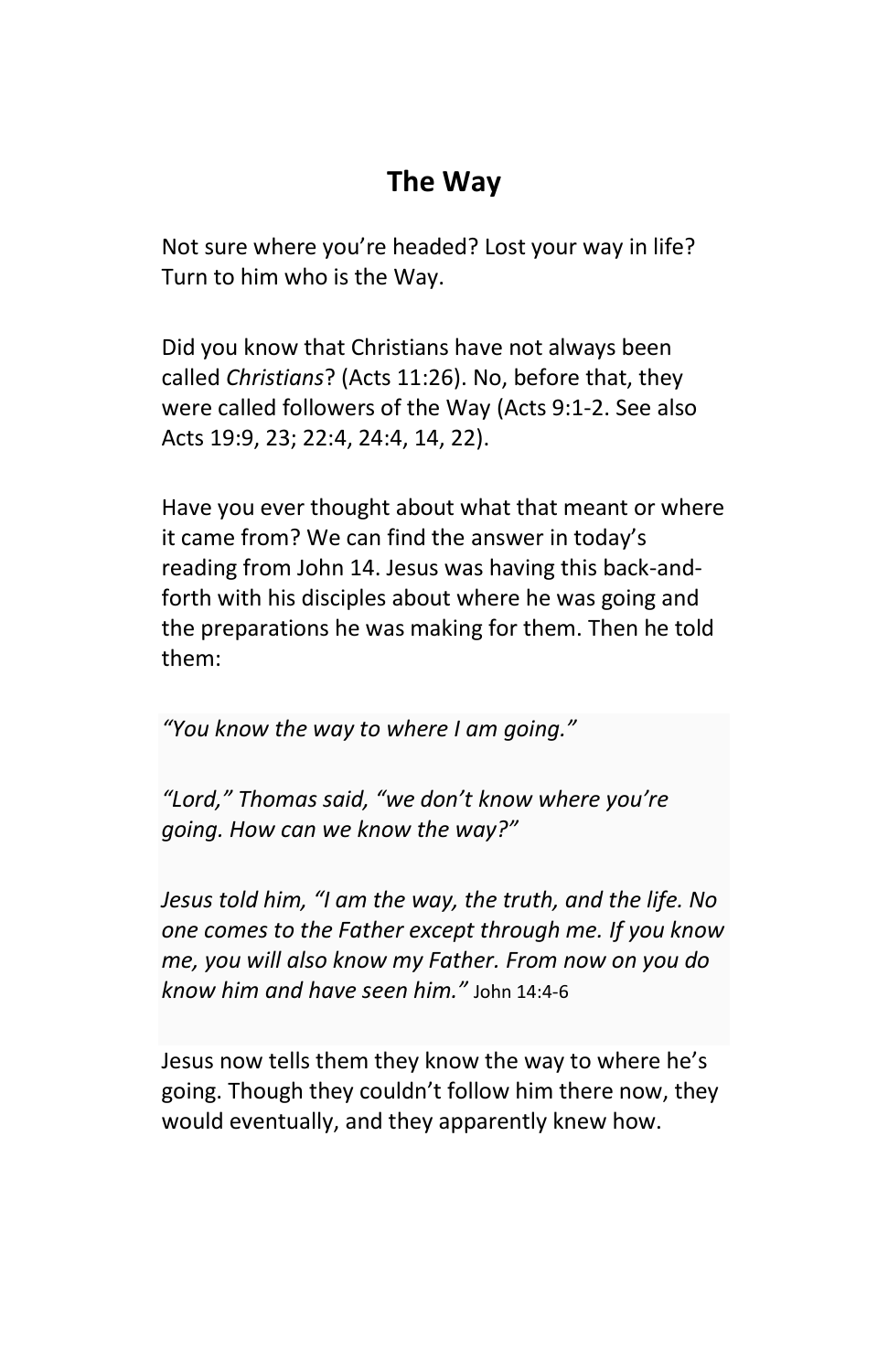This was obviously news to the disciples, which leads to Thomas's question. How could they possibly know the way, if they didn't have a clue to where he was even going?

## **The Way answer was literally looking at them in the face:** *I am the way, the truth, and the life.*

Where were they going? **To the Father**.

How would they get there? **Through Jesus**.

As Paul later referred to "seeing through a mirror dimly," the disciples were getting a blurred picture of what would be made immensely clearer with the arrival of the Holy Spirit post resurrection. Thankfully, John wrote it all down, so we could understand it as well.

To be a follower of the Way is to be a follower of Christ. What is Christ the way to? God. To know Christ is to know God and live in fellowship with him.

Jesus wasn't leading the disciples to a government overthrow or religious earthly kingdom. He was leading them to a relationship.

**Knowing the Way (Jesus), leads us to the Truth of God's message for the nations and Eternal Life in fellowship with the Father, Son, and Holy Spirit.**

Being a follower of the Way does shake the world because we are no longer intimidated, as we live in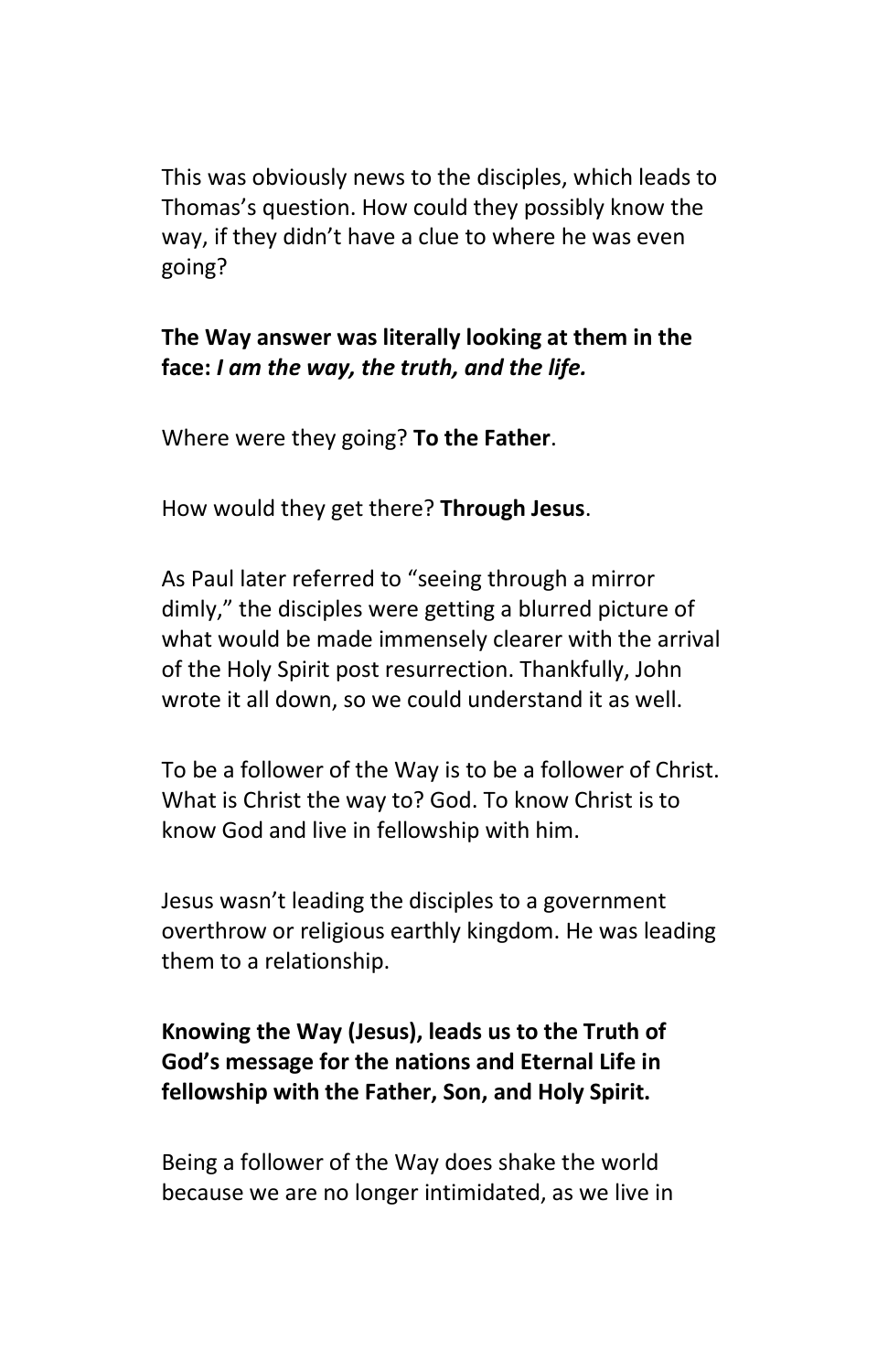security and peace through the hope only Christ can give.

Though I don't mind being called a Christian (a little Christ), I really like the idea of being referred to as a follower of the Way, as it can open doors to more conversations. "The Way to what?" a person might ask. To which I can reply, "Not the Way to what, but to whom. Jesus is the Way to God, and since he's the only way, I choose to follow him."

I find it interesting that in the polytheistic Greek and Roman world of the day, only the beliefs of Christ followers were called the Way. Everything else is just a way to something. Only in Christ do we have The Way to the One God and Father of us all.

May his way be your way today and always, to his glory.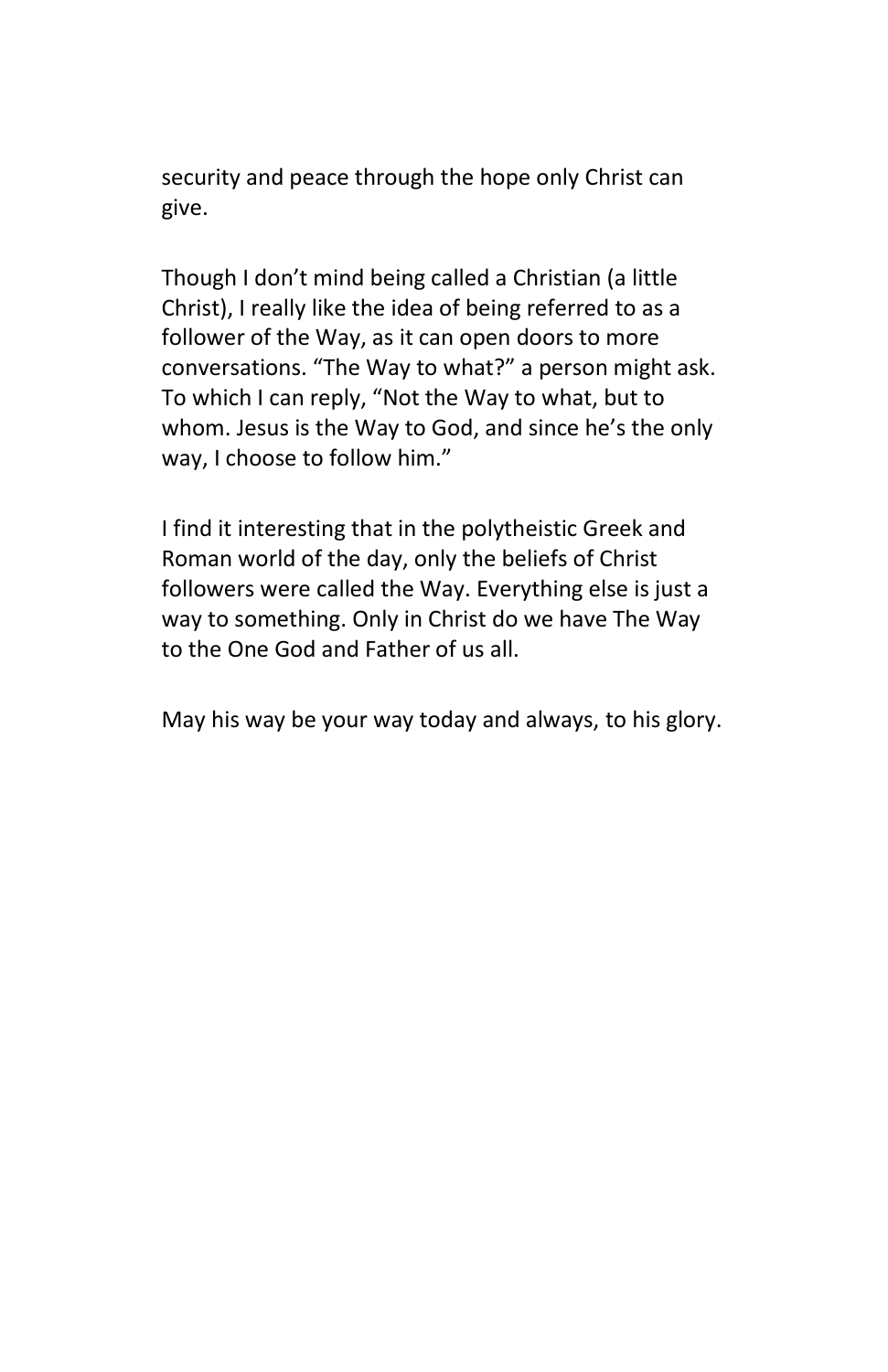# **What's Enough for You?**

What will it take for you to believe in God? What is enough proof for you?

By the time we're reading the fourteenth chapter of John, the disciples had been with Jesus for three years. They were just days before his arrest and crucifixion. While the tension was thick, Jesus was still trying to leave them with as much comfort and direction as he could.

They were still having trouble getting it, though. Boy, does this show me how much we need the Holy Spirit!

Jesus had just clearly stated that he was the way, the truth, and the life. Only through him could anyone hope to reach the Father. He shared with them:

*If you really know me, you will know my Father as well. From now on, you do know him and have seen him.* John 14:7

Peter and Thomas had shown their ignorance, and now it was Philip's turn:

# *Philip said, "Lord, show us the Father and that will be enough for us."* John 14:8

Wow, is this how we are without the Holy Spirit? Here he was, standing in front of God Incarnate, and he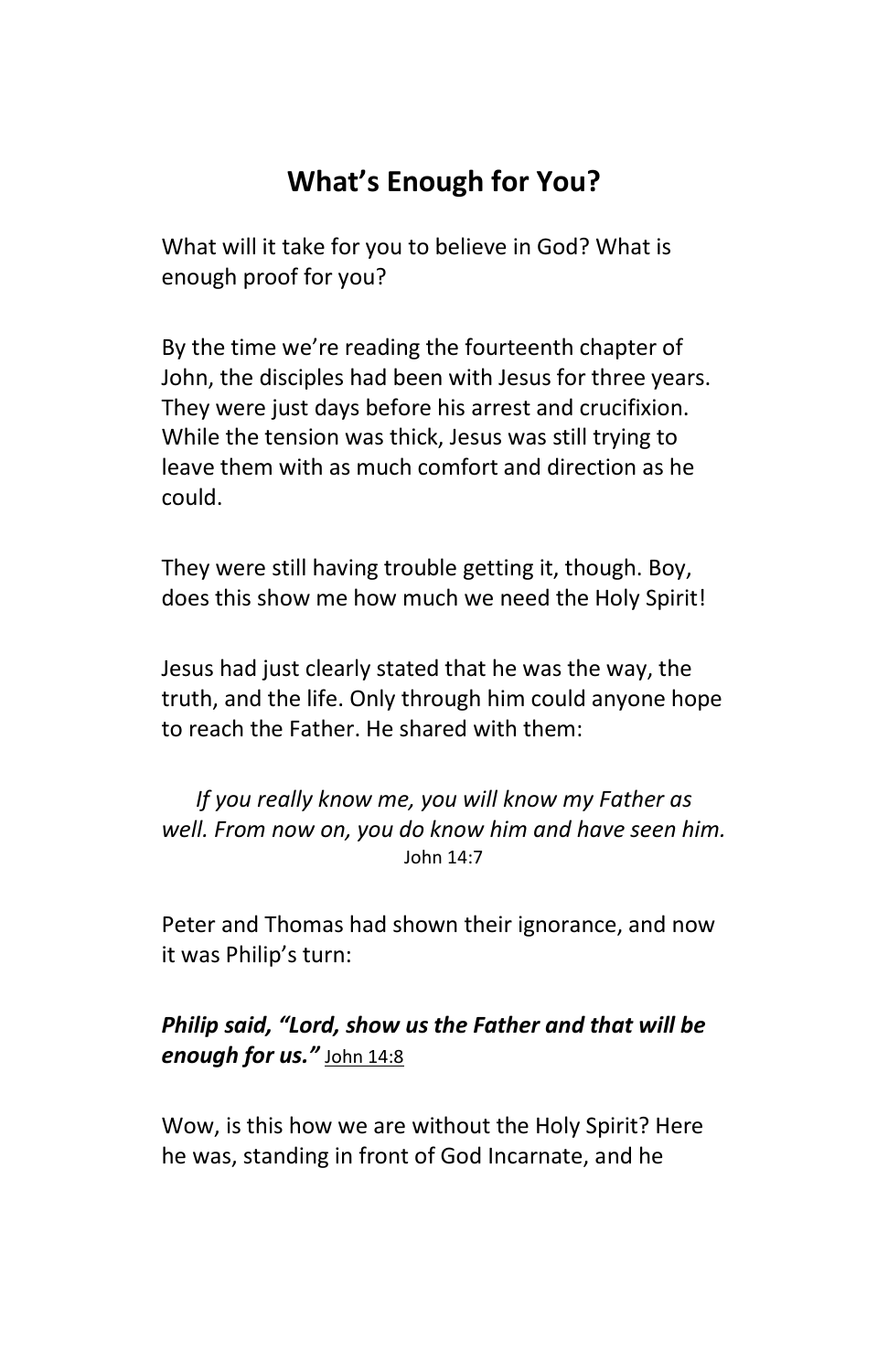couldn't see that by looking at Jesus, he was looking at God.

Yet, how many times have we, post-Pentecost, asked God to show himself or reveal his will?

#### **When will what we have ever be enough?**

Does God not show himself in the universe? In creation?

Has he not revealed himself in his Word, in Christ?

Does he not show us glimpses of himself in the faces of those who follow Christ?

Do the works of the Holy Spirit in our life and churches not give us enough of God?

#### **When is enough enough?**

Maybe we can say Philip had an excuse, but we do not. God clearly reveals himself in his Word, through Christ, and by the conviction of the Holy Spirit on every heart who seeks him.

That is enough. It was for me, and I pray it is for you.

If it is—believe. That will be enough for God.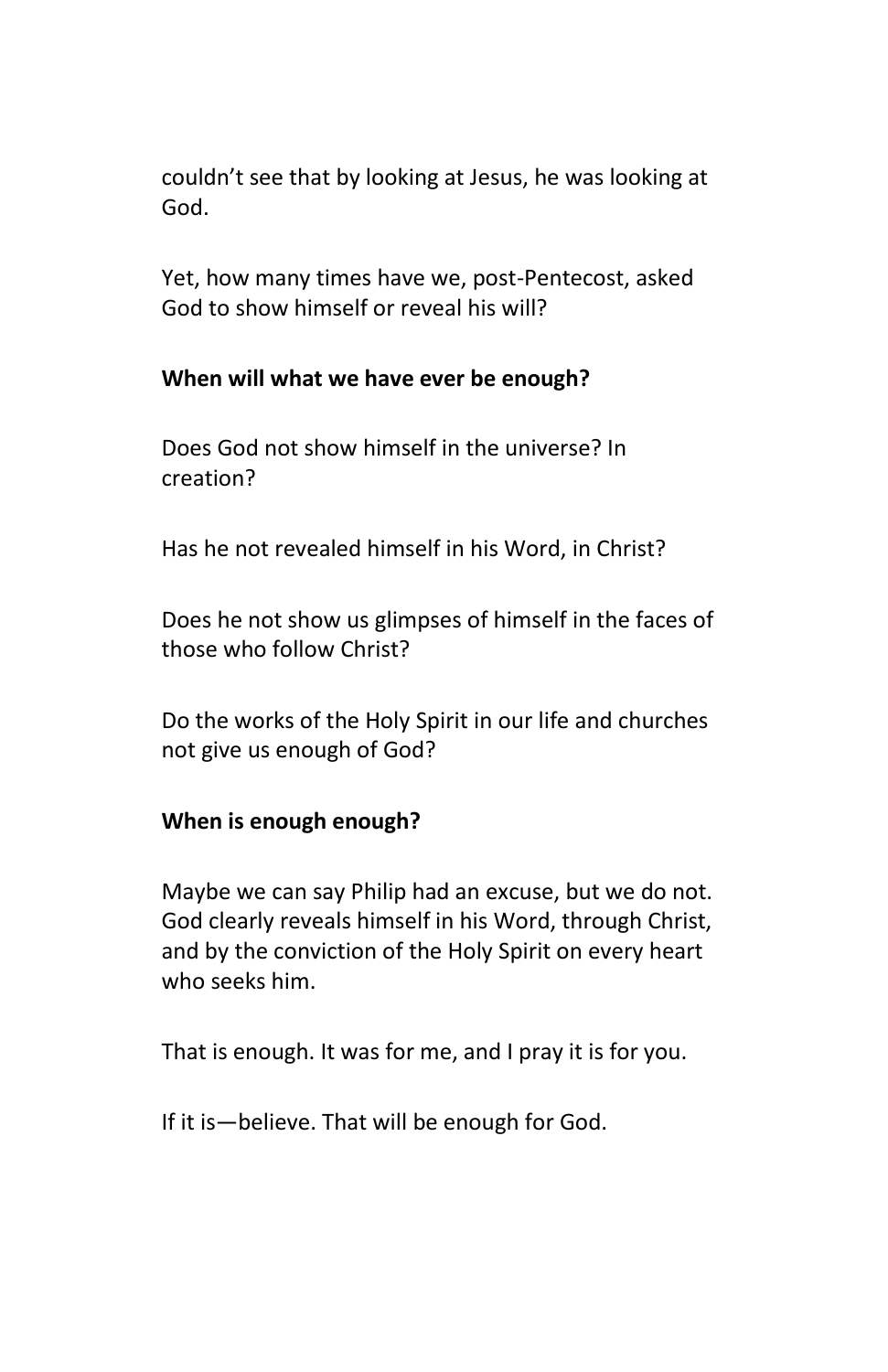# **The Evidence**

How much evidence does it take to make a clear judgement in a case? How much does it take you to believe that Jesus is the Christ? How much does it take to keep you following him?

Almost immediately when I wrote the title, I thought of the great book by Josh McDowell: *Evidence that Demands a Verdict.* That's what is basically happening in this extended conversation between Jesus and his disciples in the fourteen chapter of John. Pre-Holy Spirit, Simon, Thomas, and now Philip were all having trouble understanding and believing.

Philip had just confessed that if Jesus would just show them the Father, that would be enough, when Jesus basically let him have it:

*Jesus answered: "Don't you know me, Philip, even after I have been among you such a long time? Anyone who has seen me has seen the Father. How can you say, 'Show us the Father'? Don't you believe that I am in the Father, and that the Father is in me? The words I say to you I do not speak on my own authority. Rather, it is the Father, living in me, who is doing his work. Believe me when I say that I am in the Father and the Father is in me; or at least believe on the evidence of the works themselves.* John 14:9-11

Again, they'd been with Jesus for three years. They'd heard him speak in ways and with authority no one had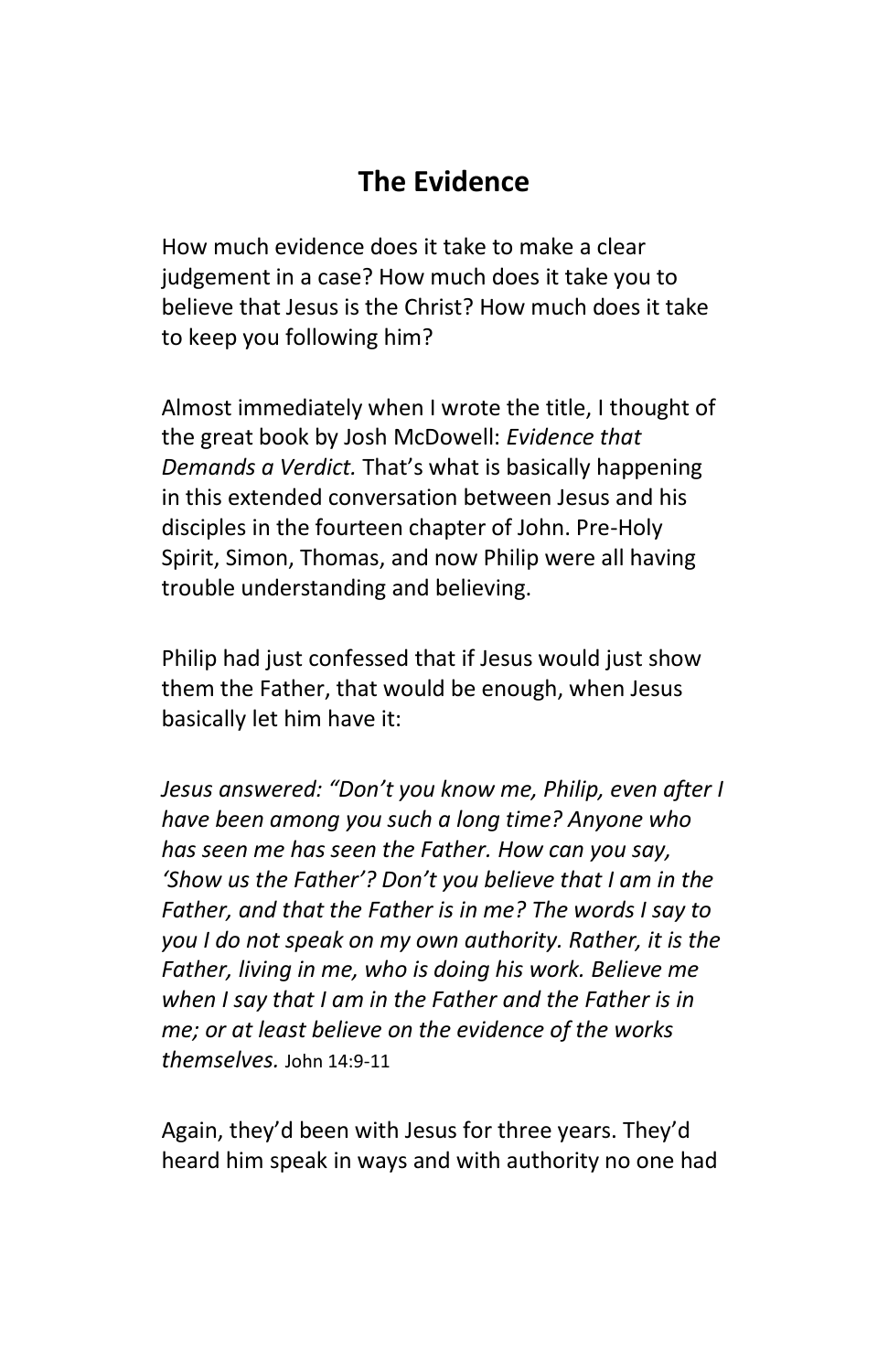ever spoken, and they'd seen miracles by the number. What more would it take?

This encounter drove me back to an earlier one recorded in the same book, from the earliest of days in his ministry. With a few of his early followers, Jesus had gone to a wedding and now was clearing the Temple of those buying and selling animals. He prophesied of the ultimate sign that would reveal his authority to all.

John tells us these miracles led many to believe in his name, "but Jesus would not entrust himself to them, for he knew all men." John 2:24

Those who believed just on the miracles alone, would have a shallow faith that would not last. We know this, because many of these who followed him as a miracle worker would later cry out for his crucifixion.

Over the course of three years, however, his close disciples had so much more than just the miracles. They had the Word of God. This is why Jesus is so indignant at Philip's request to see the Father, for he tells him that every word he spoke was not his own, but that of the Father, living in him.

Yet, he pushes Philip to at least have the faith that those from the crowd had: "At least believe on the evidence of the miracles themselves."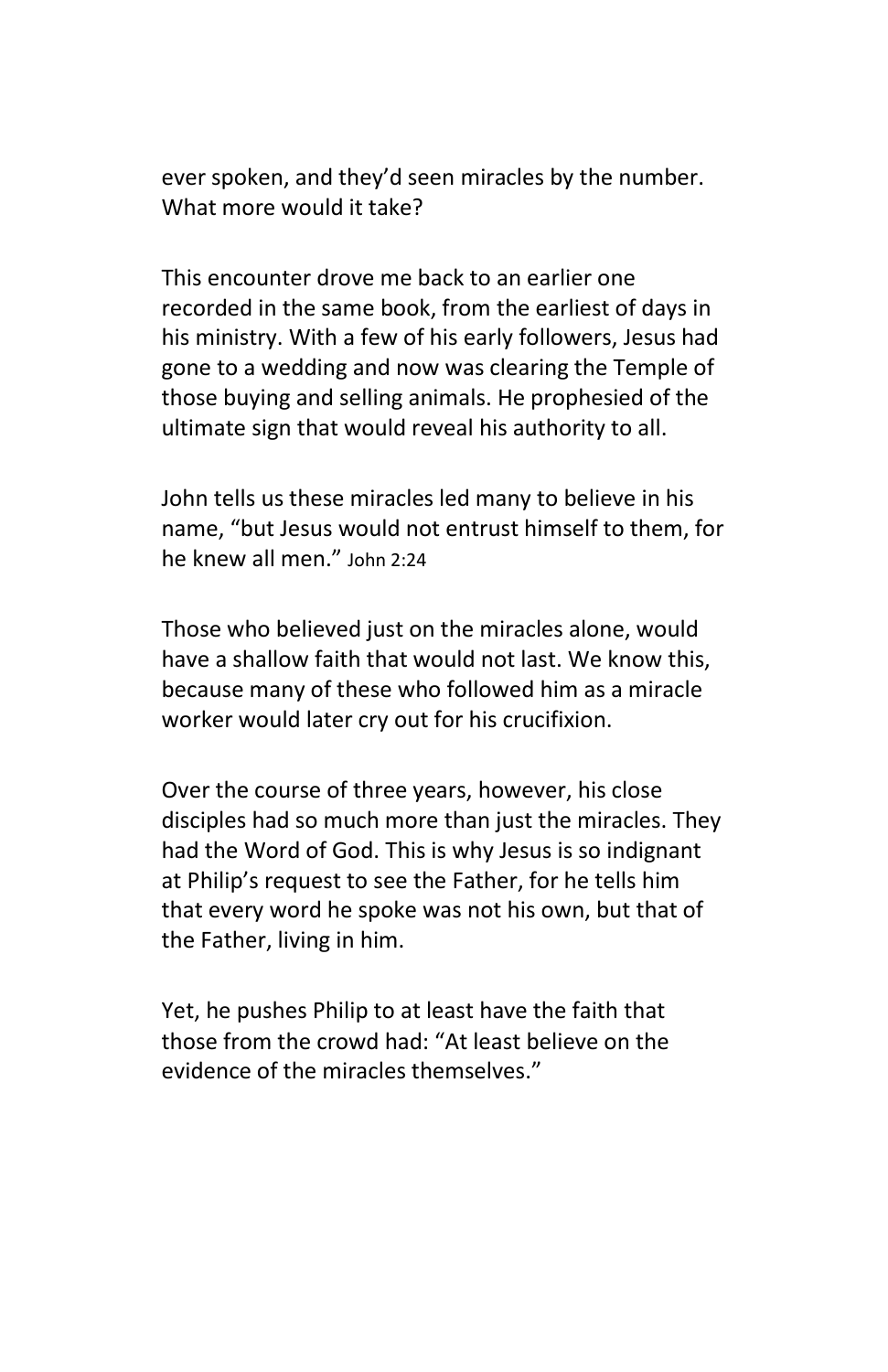What does it take for us to believe Jesus is the Christ? What will it take for you to believe that he is one with the Father?

Will you believe his words? His miracles? What more evidence do you need?

If you're reading this, and you're already a follower of Christ, don't ignore the questions. Sometimes, especially in hard times, we too forget who we've been following. We doubt his plan. We doubt his presence. We doubt God sees and hears.

Jesus asks us today as well: Don't you believe? What more evidence do you need?

He who was with us yesterday is with us today and for eternity. May our faith rest confidently in the evidence he's richly provided. It is more than enough for a clear verdict.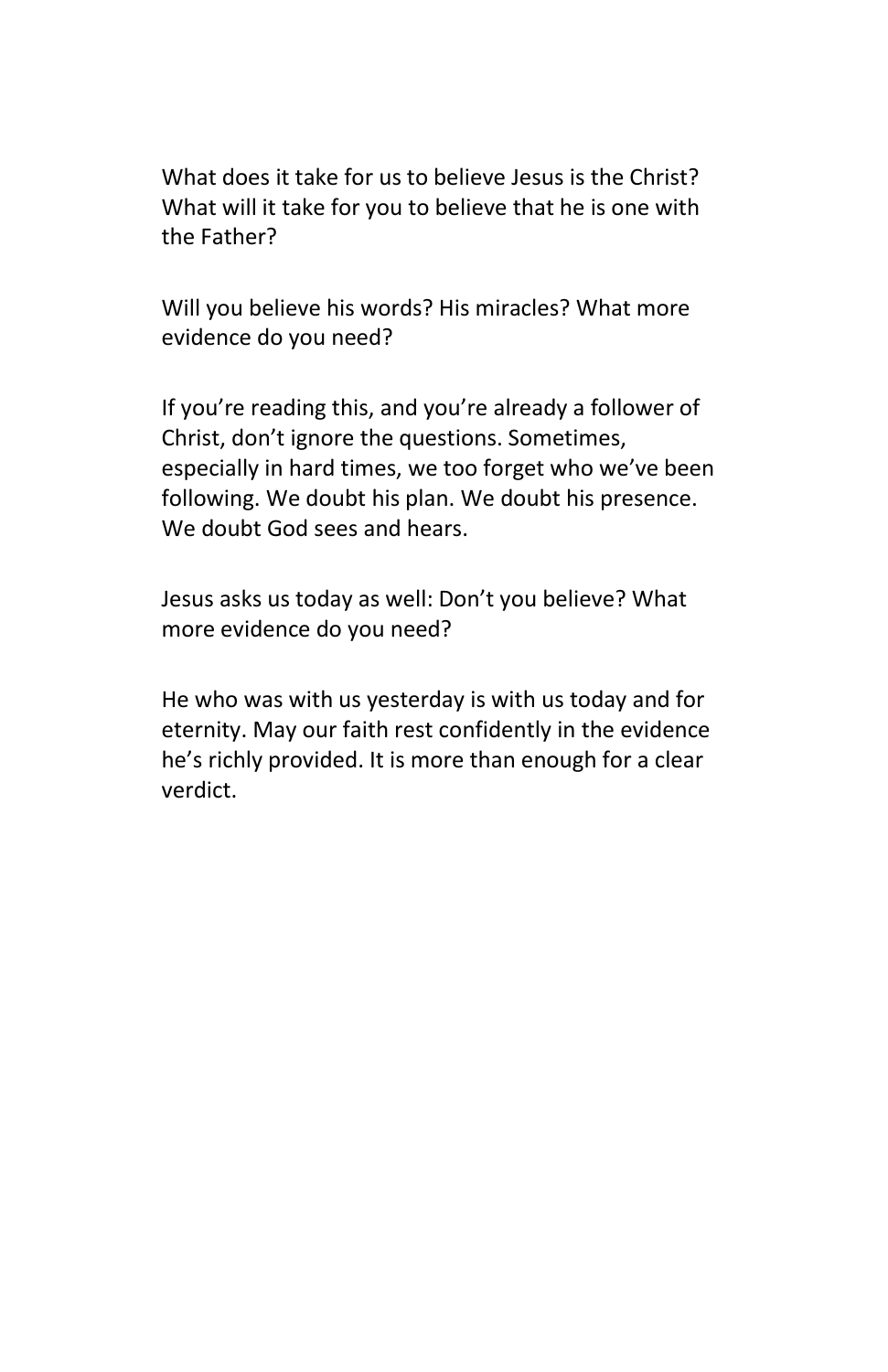# **Greater Things**

What does belief in Christ, prayer to the Father, and the presence of the Spirit produce? Greater things.

Jesus knew what his disciples needed. After a long conversation, where they'd expressed both their stupidity and doubts, he was still patient with them and wanted to let them know that there was so much more to come post resurrection.

He knew they would look back on this conversation and be embarrassed and yet grateful that their teacher had used their ignorance to reveal some exciting truths. At the time, though, I think these next words from his mouth would have greatly confused them:

*Very truly I tell you, whoever believes in me will do the works I have been doing, and they will do even greater things than these, because I am going to the Father. And I will do whatever you ask in my name, so that the Father may be glorified in the Son. You may ask me for anything in my name, and I will do it.* John 14:12-14

The faith Jesus was telling Philip to have would lead him to do even greater things than they'd witnessed over the past three years. How could that be?

#### *Because I am going to the Father.*

We will hear in just a few more verses that by going to the Father, Jesus would be able to send the Holy Spirit.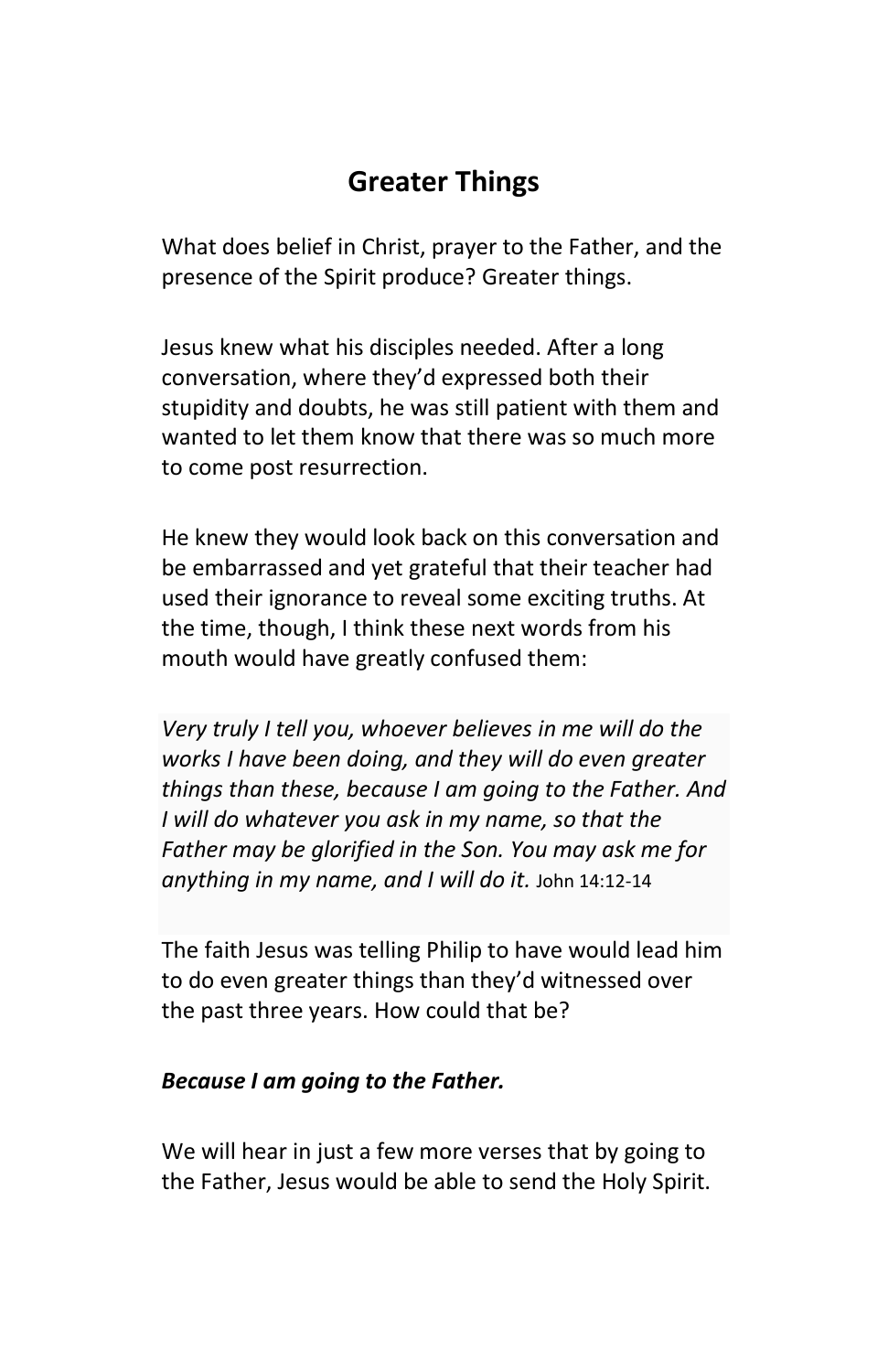Only then would those who believe have the same empowerment to make requests that would be heard and answered by God the Father.

I love the intertwined relationship of the Trinity with that of the believer in these few short verses. The relationship that brought the world into being, is the same one that must be called upon to do great things.

- It requires faith in Jesus as the Son of God.
- Filling of the Spirit, given upon faith in Christ.
- Spirit-guided prayer to the Father in Jesus's name.
- With the goal of all the glory going to God.

While we can be tempted to think of the greater things as amazing miracles, like healing the sick or giving sight to the blind, as we look at these verses, there is a deeper sense of the word.

Sometimes, it's in the smallest act done in Christ's name and to God's glory that mountains are moved for the Kingdom. No miracle compares to that of a person coming to faith in Christ as Savior. As we pray for God to work in their life, use us as witness, or draw them to Christ, God hears and responds, because in this, we are asking according to his will and to his glory.

## **There is nothing greater than seeing a life transformed in Christ.**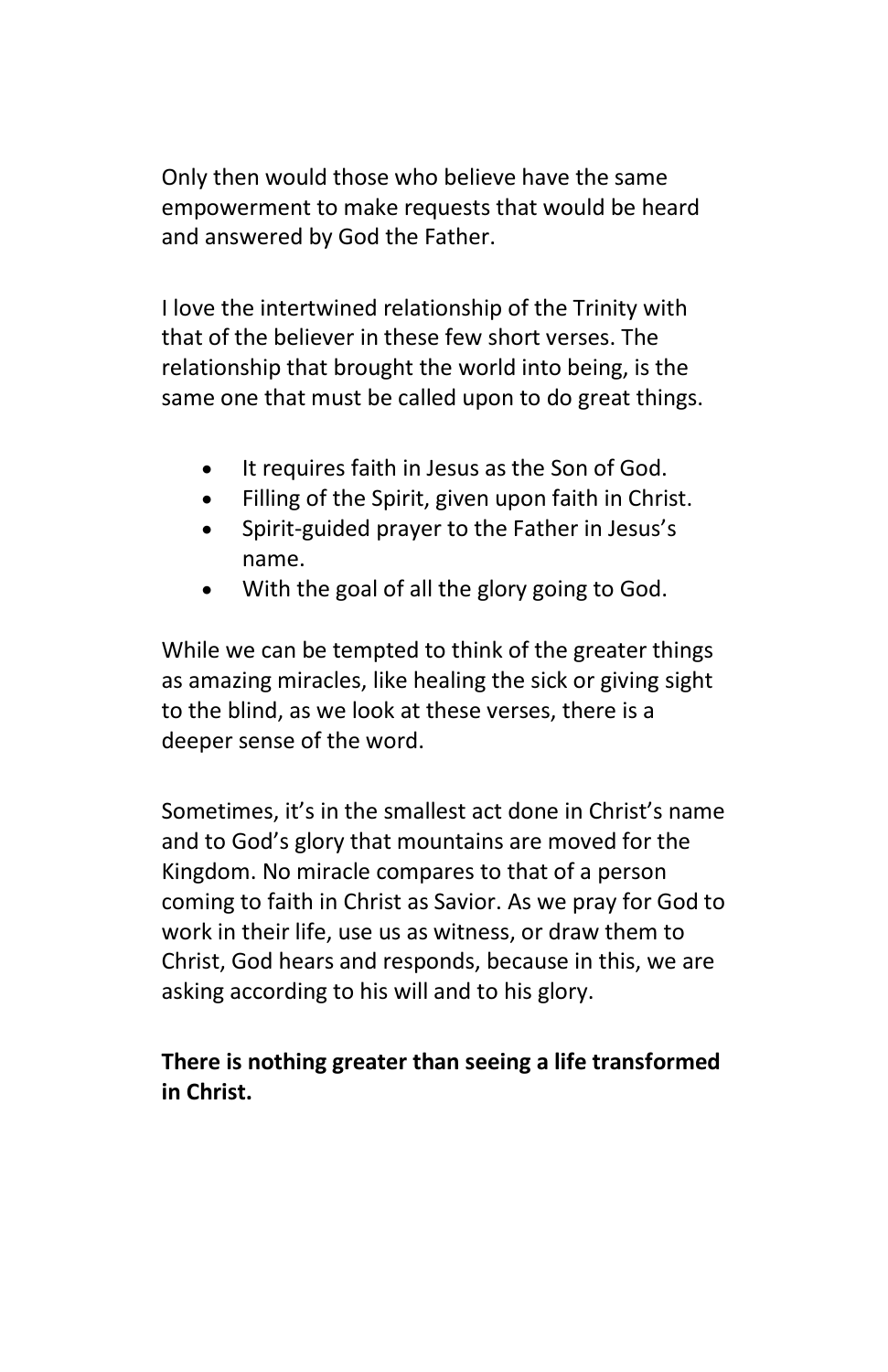Faith in Christ, prayers to the Father, and the work of the Holy Spirit enables that to happen and for us to be a part.

What could be greater? Nothing.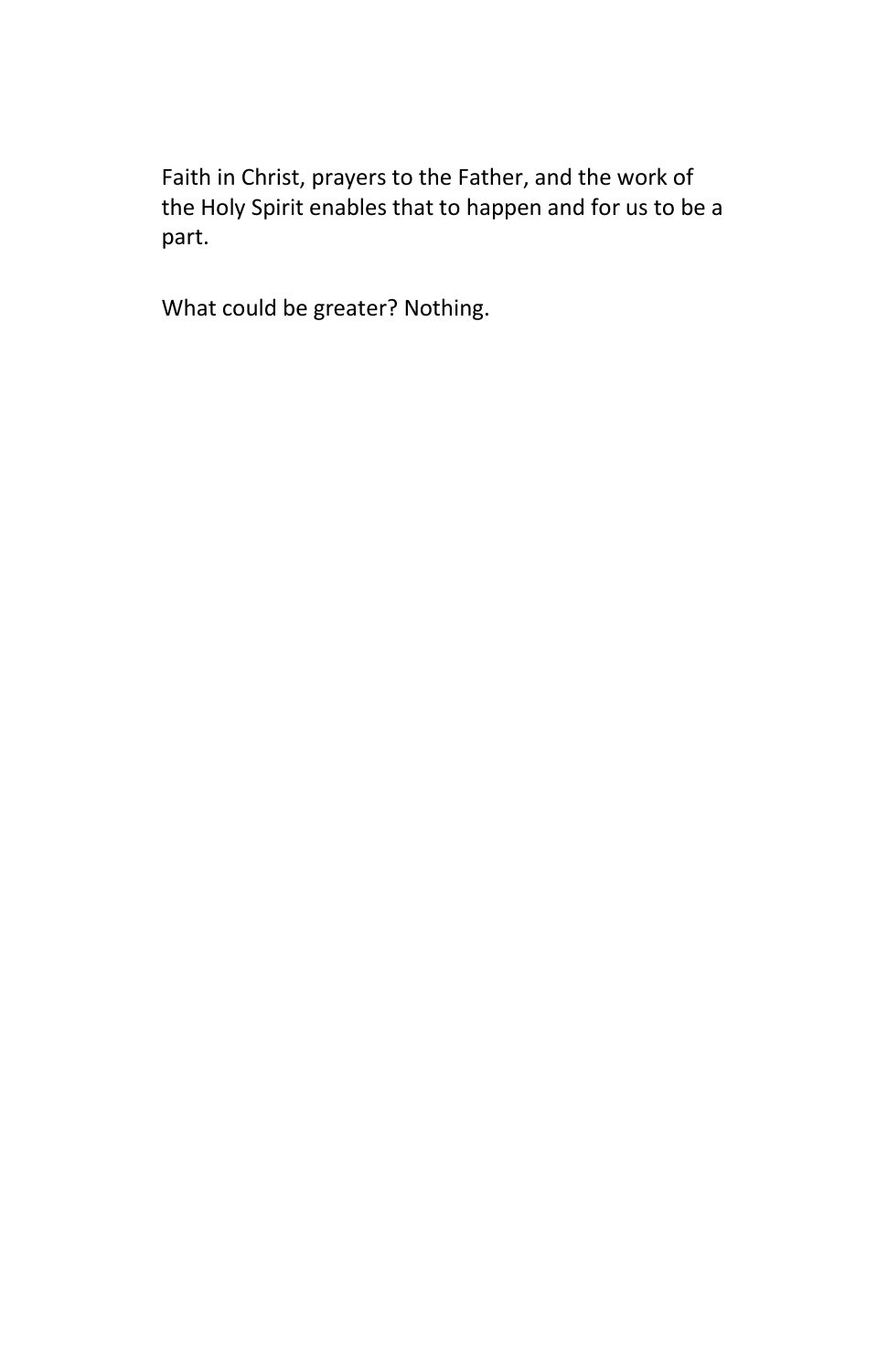# **Do You Love Me?**

How does the world know we love Christ? By loving each other. That, after all, is what he commands.

Today, we're going to look at one verse in our study of the fourteenth chapter of John:

*If you love me, you will obey what I command.* John 14:15

This verse is so straight forward, that even in multiple English translations, it doesn't change.

# **IF you love ME…YOU WILL obey what I command or my commandments.**

This got me thinking of a song my husband and I loved from the movie "Fiddler on the Roof." It centers around Tevye's question to his wife: "Do you love me?"

In her response to her husband's question, Golda lists all the things she's "done" for her husband: milked his cow, raised his children, cleaned his house, etc. It was in her actions that she realized when asked that she did love her husband after twenty-five years together.

Jesus made it just as simple for his disciples.

## **What will show their love for God? Their obedience to the things that please him.**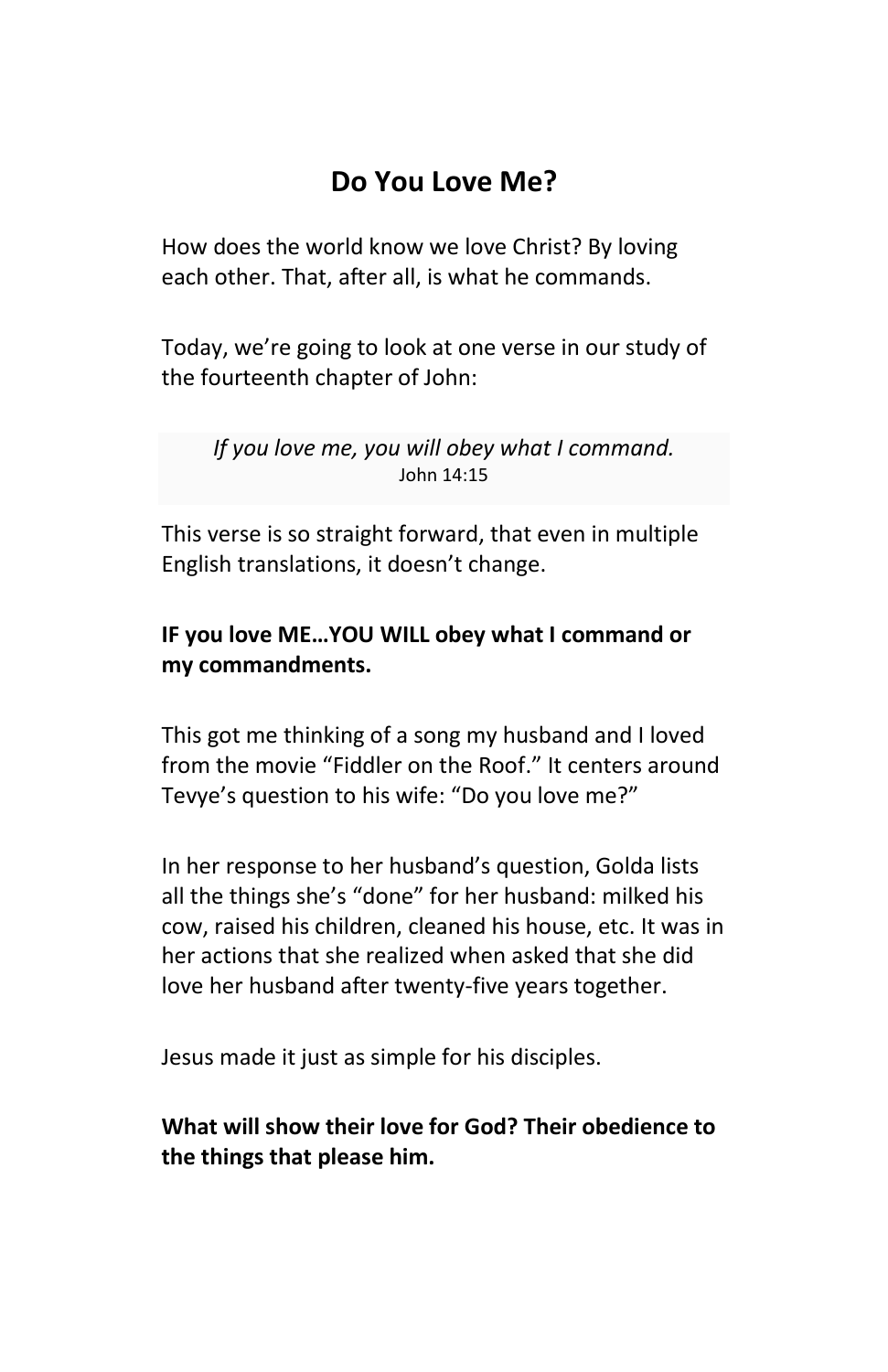If you're asking what the commands of Jesus are, you don't have to look far to find the answer. We've actually already talked about it in the previous chapter:

*A new command I give you: Love one another. As I have loved you, so you must love one another. By this all men will know that you are my disciples, if you love one another.* John 13:34-35

Again, sounds simple enough. Then why do we make following Christ so hard? Because just like the Pharisees of his day and of the days after Moses, we pile *extras* onto the simple commands of God.

We say things like:

- If you love Christ, you'll be in church every Sunday.
- If you love Christ, you will not miss a Bible study or prayer meeting.
- If you love Christ, you will read your Bible EVERY morning at 5 a.m.
- If you love Christ, you will pray for a solid hour.
- If you love Christ, you will never make a mistake.
- If you love Christ....well, I think you get the picture.

All he said was, if you love me, you'll obey what I command.

John, the "beloved disciple" got it. He, after all, stuck to Jesus like glue during his three years of training. He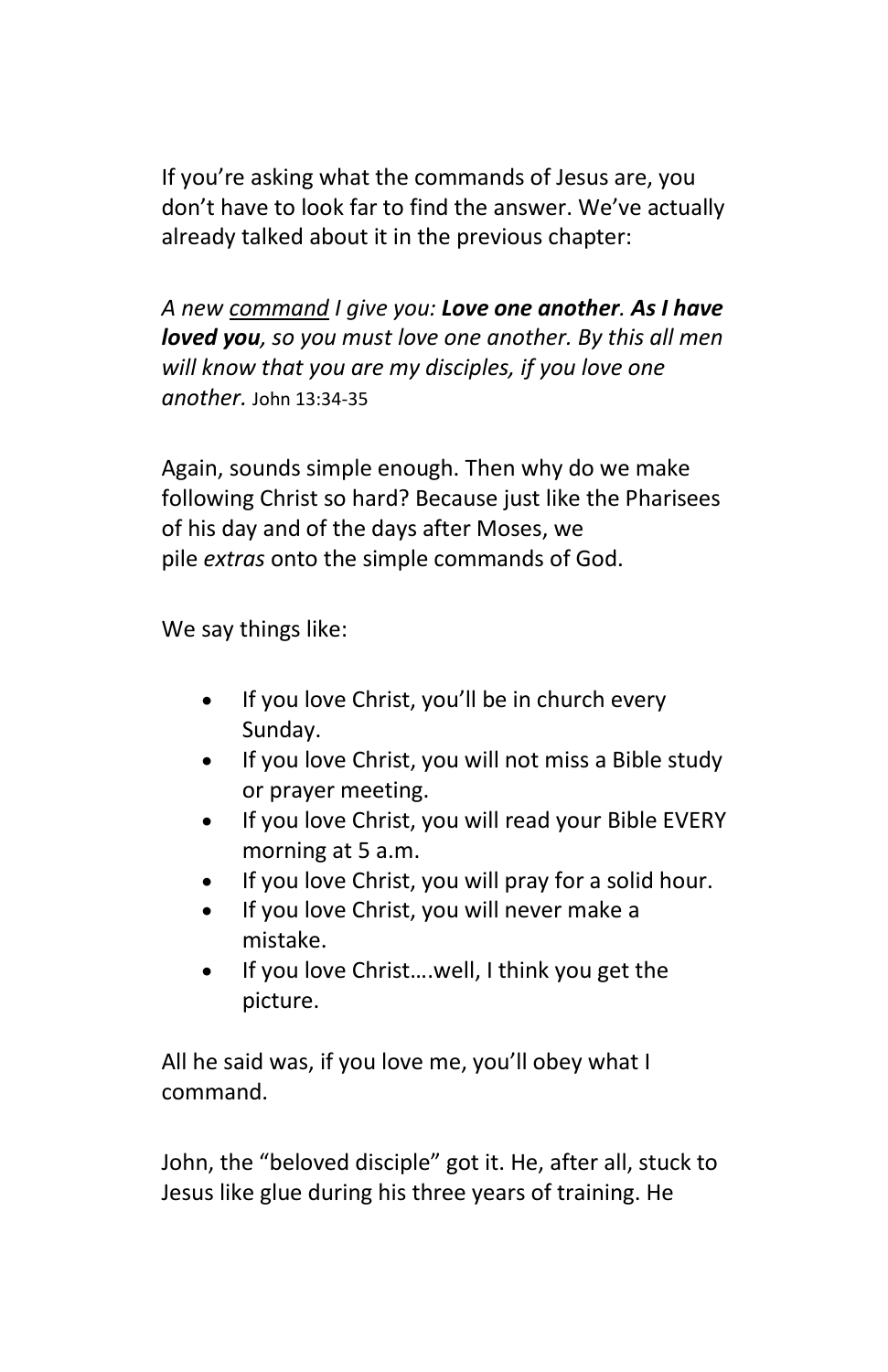watched and listened and soaked it all up. I think that's why he was so able to repeat his Master's words so well and add some extra words of comfort. See if you catch them here:

*This is how we know that we love the children of God: by loving God and carrying out his commands. In fact, this is love for God: to keep his commands. And his commands are not burdensome, for everyone born of God overcomes the world. This is the victory that has overcome the world, even our faith.* 1 John 5:2-4

Jesus is not asking his disciples anything hard, and John confirms that: "his commands are not burdensome." He gives his Spirit to help us to love. This is the same Spirit that in concert with the Father, sent the Son to save the world "while we were still sinners." If God can love us, as broken and sinful as we are, then we can love "sinners saved by grace" to show that we love God.

Do you love Jesus? Show it by your love, for that is what he commands.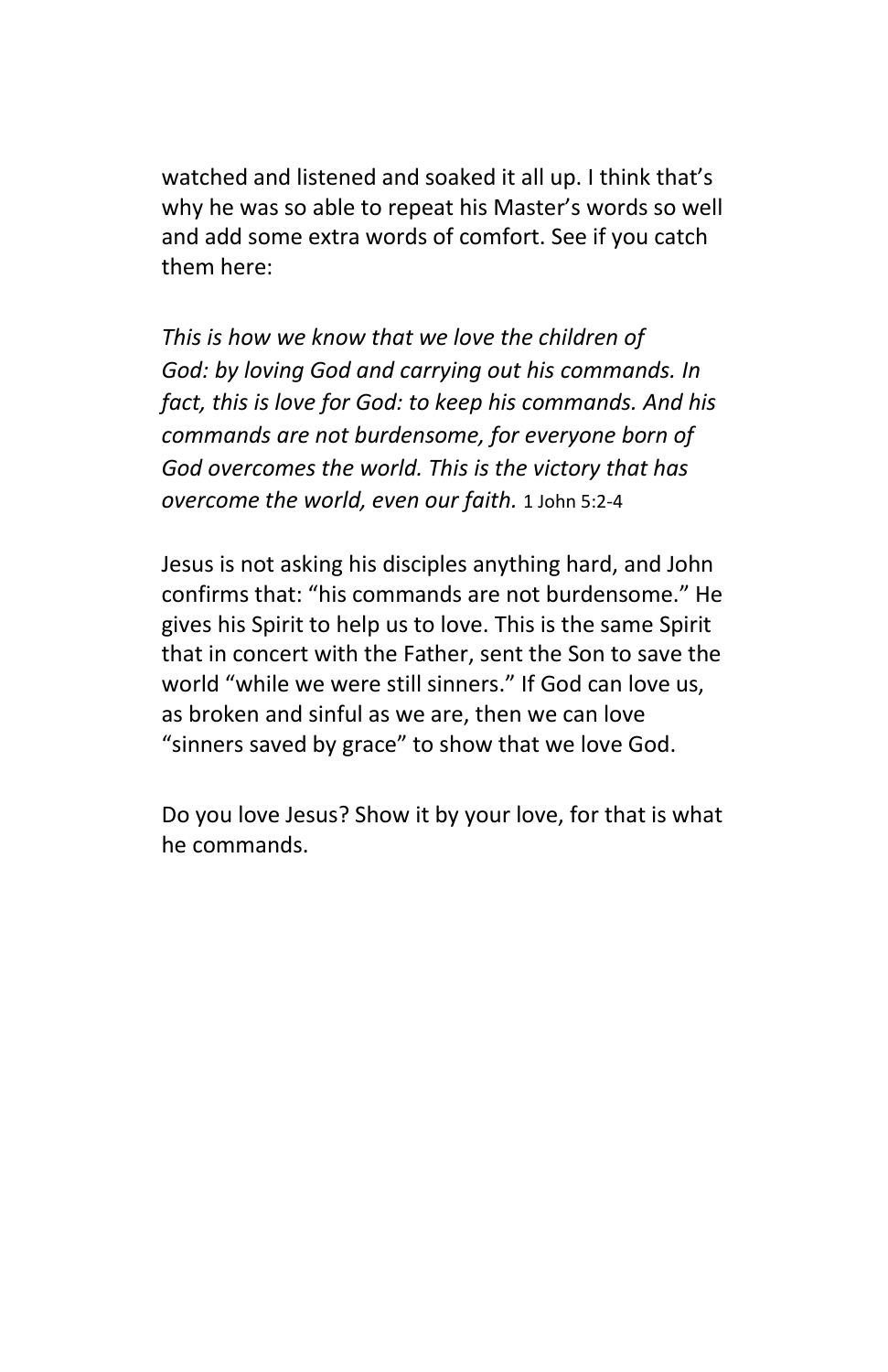# **Unacceptable**

He who is unacceptable to the world is perfectly acceptable to those who follow Christ. Who is he? The Holy Spirit.

Jesus knows we can't do life alone. It's so clear in these verses from John 14, that he knew his disciples were still pretty clueless about what lay ahead for him and them. Life was not going to get any easier.

#### **That's why they needed the Holy Spirit**.

*And I will ask the Father, and he will give you another advocate to help you and be with you forever—the Spirit of truth. The world cannot accept him, because it neither sees him nor knows him. But you know him, for he lives with you and will be in you. I will not leave you as orphans; I will come to you.* John 14:16-18

The Holy Spirit serves as our advocate, standing up for us before God. When we put our trust in Christ, he places his Spirit in our lives, never to leave or forsake us. He is the down payment or guarantee of our salvation.

#### **The world, however, Jesus says, cannot accept him.**

Why is the Spirit unacceptable to the world? Because they can't see him. Remember the conversation Jesus had with the Pharisee Nicodemus? (John 3). It was under the cover of darkness, because this highly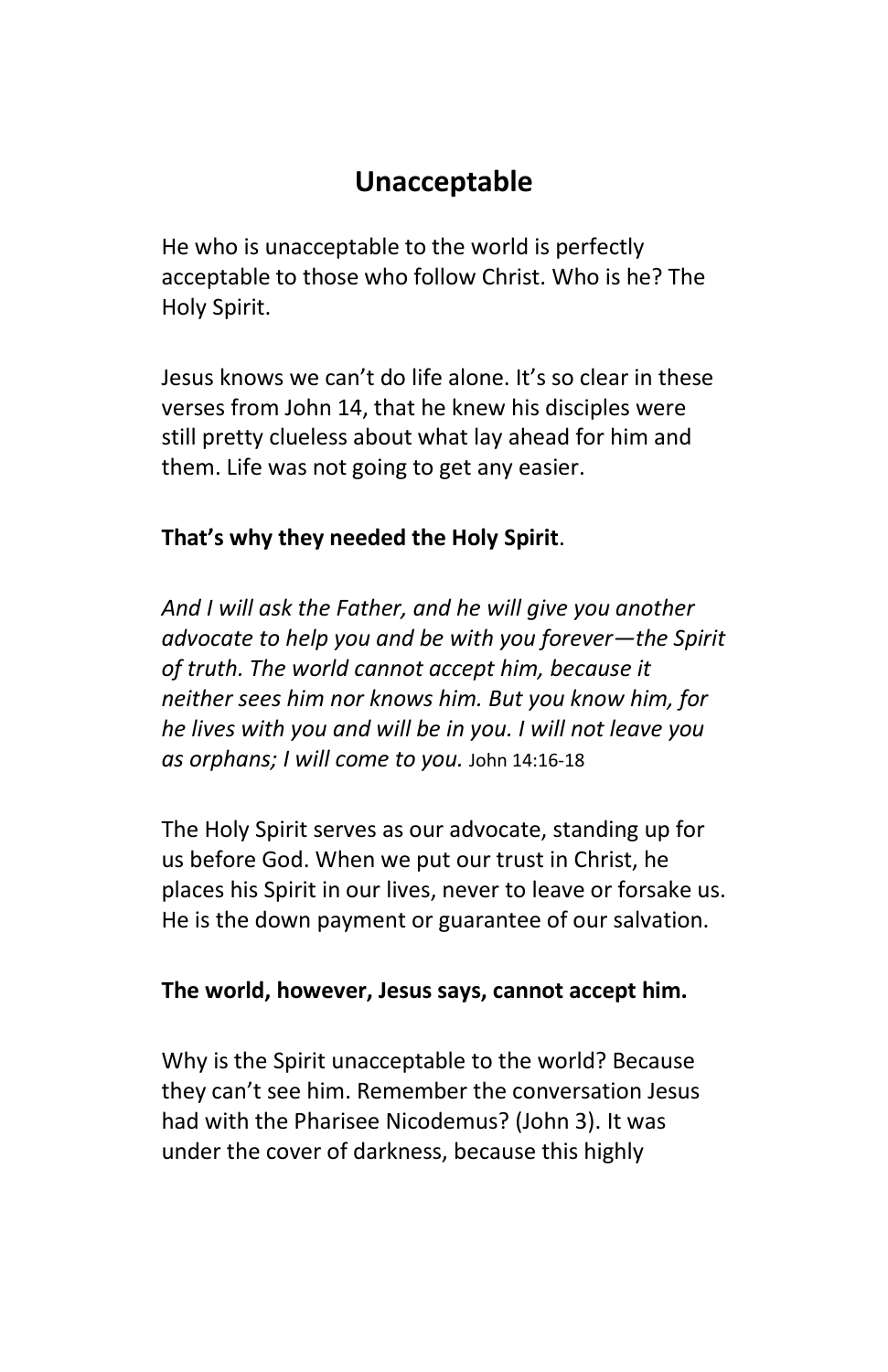intelligent Jewish leader was afraid of what people might say if they saw him talking to the rebel rabbi.

Jesus described the work of the Spirit like the wind. It's obviously there, but you can't see it. You can feel it or hear it but are not sure where it comes from or where it's going. For those who deny the presence of God in this world and who deny the work of Jesus on the cross, the Spirit is meaningless.

They may get a sense of him when they hear Scripture read, are around a group of Christians, or experiencing nature in a wondrous way, but they can't grasp or accept the fact that he is real and an important part of the Holy Trinity in whose nature we're allowed to share through Christ.

Why should they believe something they can't see? Unacceptable!

But we know him. We, who have put our trust in Christ and accepted his saving work on the cross. The Holy Spirit is perfectly acceptable to us, because he lives in us. His presence is fully known in our heart and minds.

Because of that, we are never alone, never orphans. The world may abandon us, persecute us, drive us to the wilderness and leave us, but God will not, because his Spirit is with us always.

Have you accepted the one who is unacceptable to the world? May he fill you more and more with the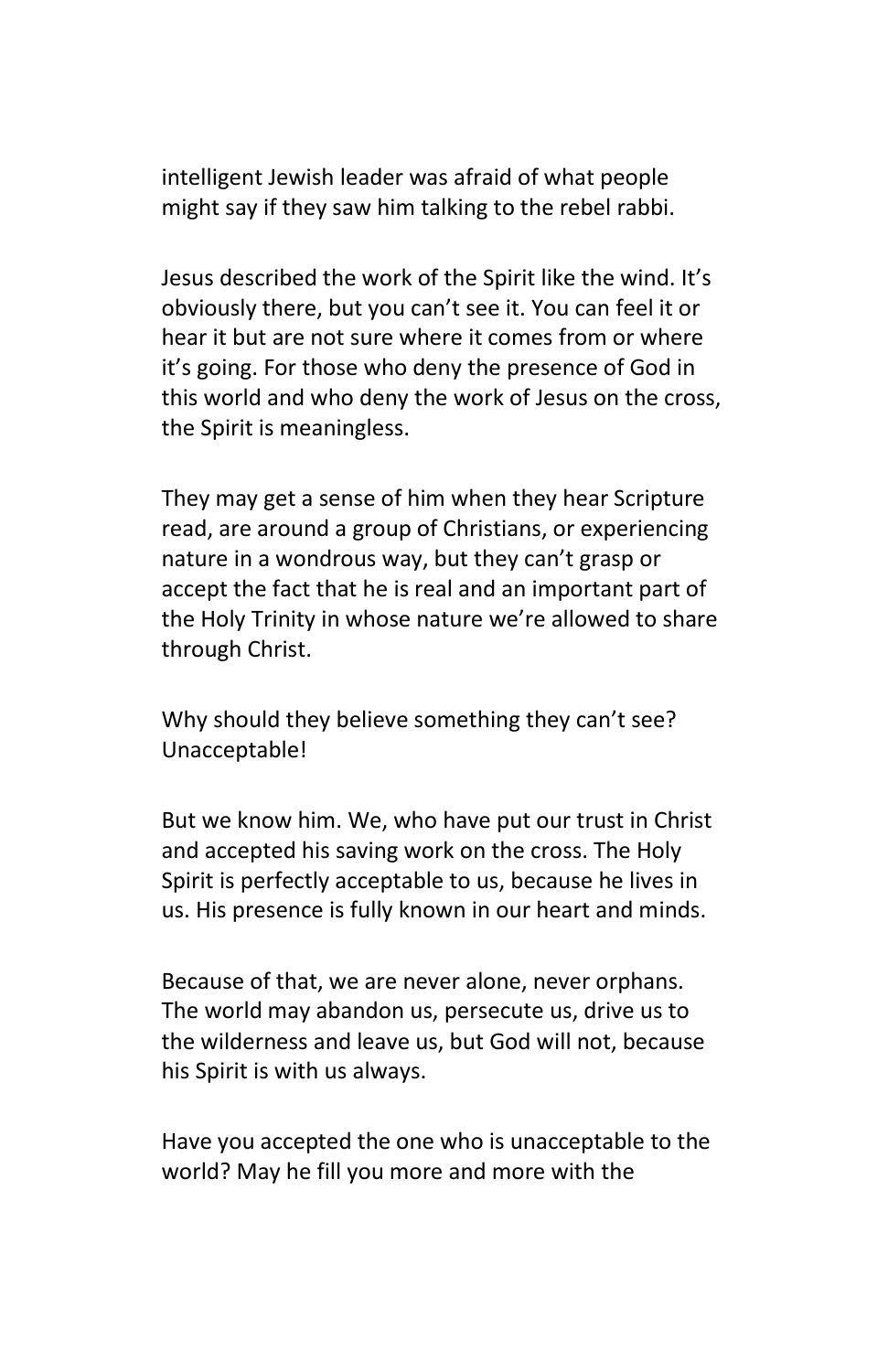overwhelming knowledge of his presence in your life. Alone no more! Alive in Him.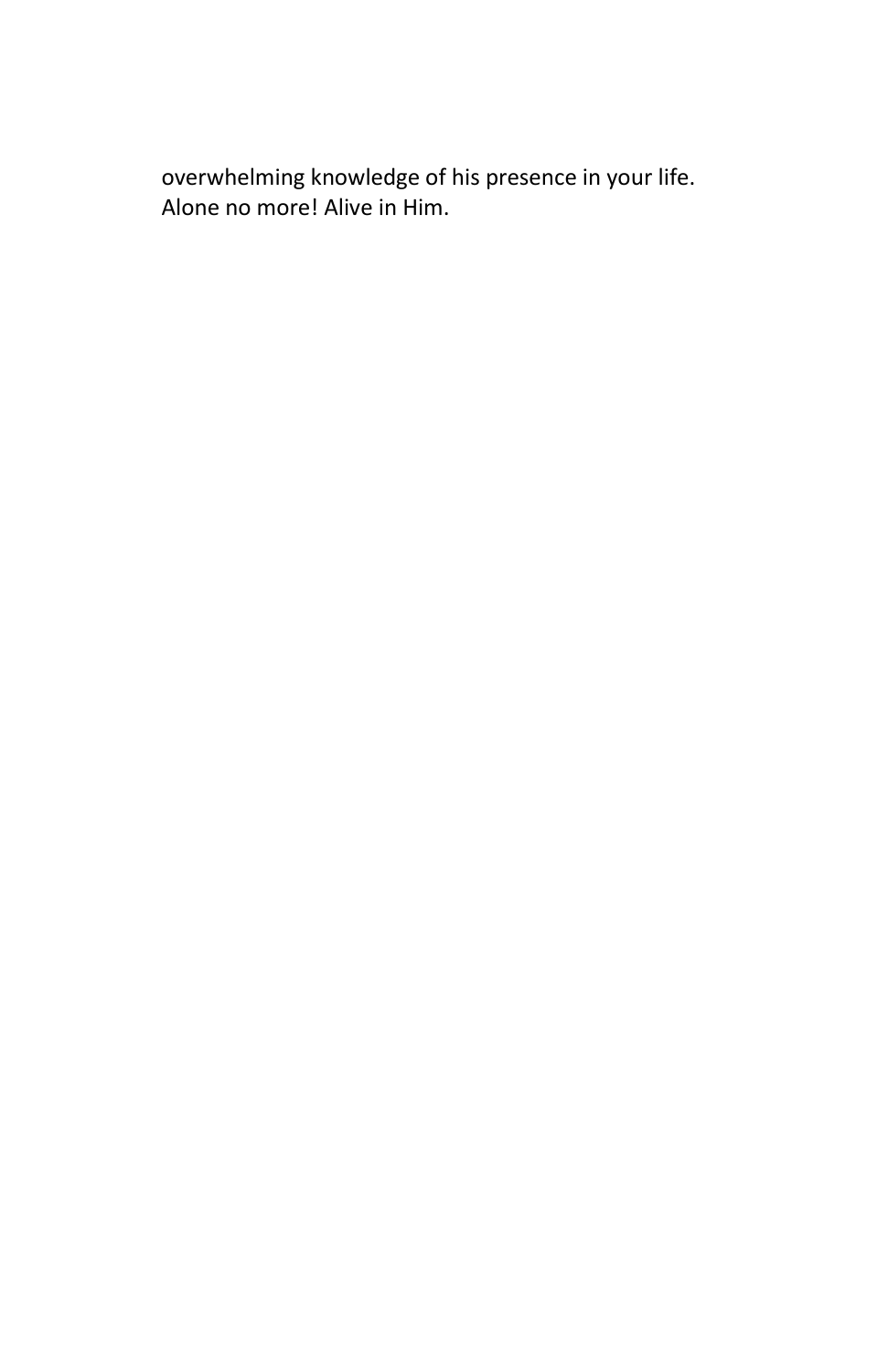# **Because He Lives**

What keeps you going after grief and loss? Faith in the Living Lord, the One who holds the future.

These verses from the fourteenth chapter of John's gospel have hit a chord with me. I'm writing it in the midst of my grief week, as I'm marking the fifth anniversary of my husband's death. I smile to myself as I realize he passed away on a Wednesday, so by this Friday, I can somehow say, I've gotten over the hump the hardest day—in this week of remembrance.

That's why I decided I would not lose focus but press on in continuing this deep dive into Jesus's words. Not only have we really needed them because of the year of the pandemic, but also because perhaps, you like me, need to be reminded that when grief does strike, God's right there to give us comfort.

#### **He does not disappoint.**

Without further comment, let's see what Jesus has to say about the matter:

*Before long, the world will not see me anymore, but you will see me. Because I live, you also will live. On that day you will realize that I am in my Father, and you are in me, and I am in you. Whoever has my commands and keeps them is the one who loves me. The one who loves me will be loved by my Father, and I too will love them and show myself to them.* John 14:19-21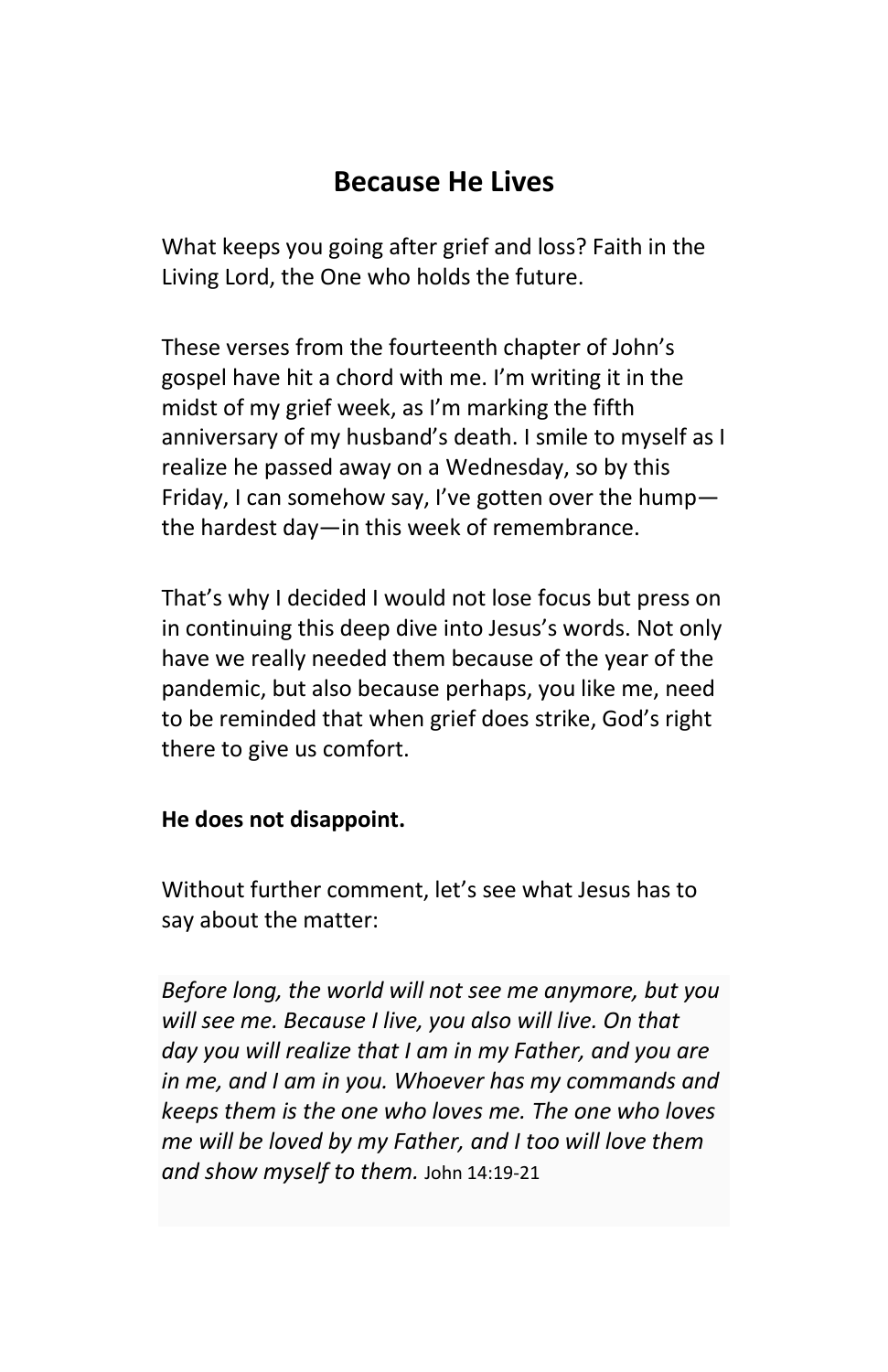I find it interesting that on my grief day, Jesus is preparing the disciples for theirs. Though they couldn't grasp it yet, soon, they would be hit by a loss of catastrophic magnitude — the crucifixion of their Lord and Master. As if that wasn't bad enough, even though they would have momentary joy over his resurrection, he would soon leave them for good at the ascension.

## **But that wasn't the end of the story:** *Because I live, you also will live.*

Though he would physically leave the earth, he had already told them that his Spirit would come and dwell in them. Remember—no orphans in God's family.

This would enable them to live on—in this world and the next, for through faith in him, they would know that perfect unity of mind and spirit with God the Father, Jesus, and the Holy Spirit. They would know his love and live in obedience out of love for him.

Why does this help me today? Because Jesus's words remind me of a song that was beloved by a dear pastorfriend who loved my husband and also went to be with Jesus not long after Raouf. It was required singing whenever he preached:

*Because He lives, I can face tomorrow Because He lives, all fear is gone Because I know He holds the future And life is worth the living, just because He lives.*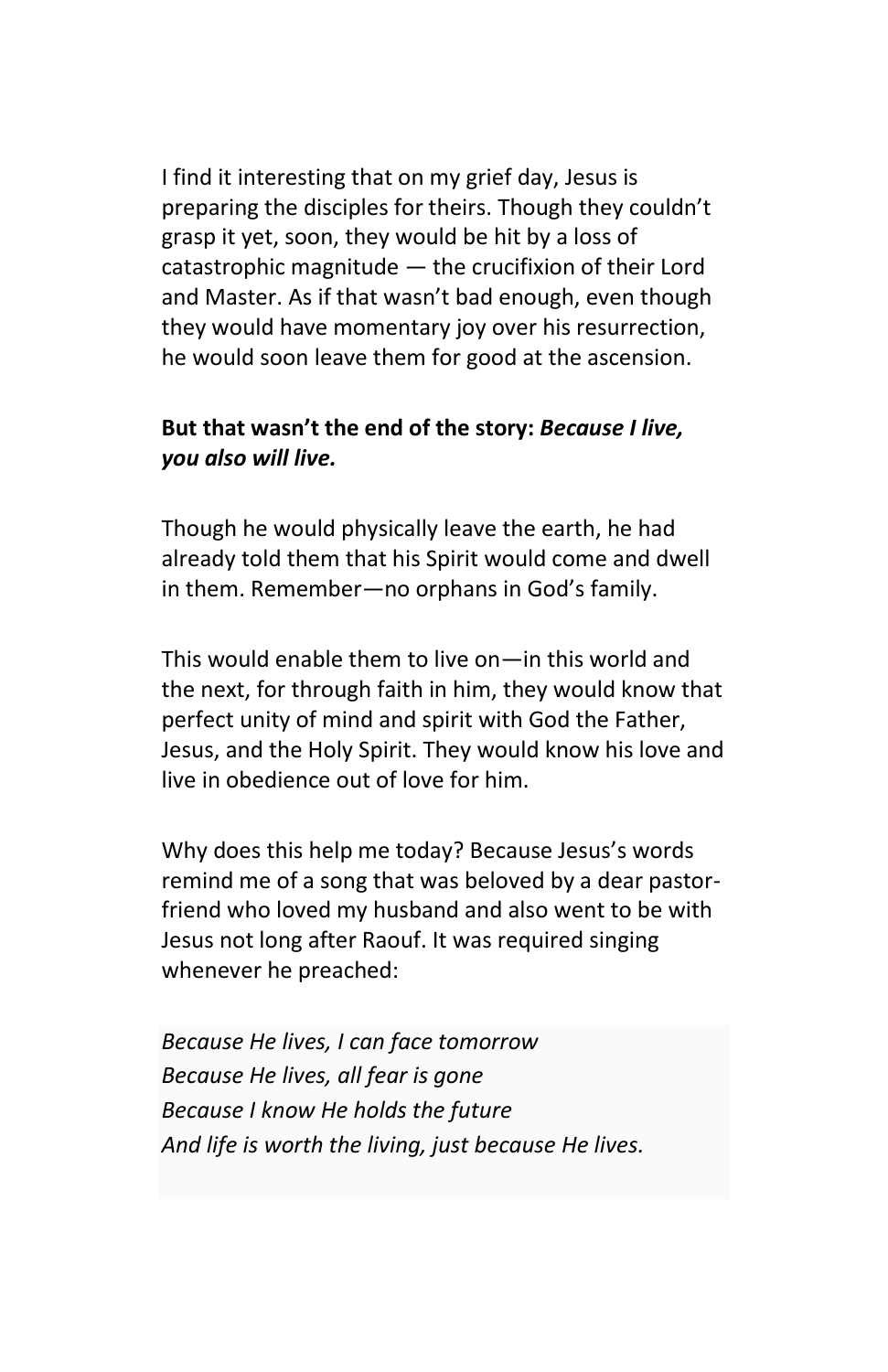(Chorus: Songwriters: Gloria Gaither / William. J. Gaither. Because He Lives lyrics © Gaither Music Co., Gaither Music Co. Inc., Hanna Street Music).

Jesus's disciples would soon know that Spirit-filled ability to live and courageously face the future. Today, as I pass the five-year mark on my grief journey, I stand confident in the One who holds my future. Life is still worth living…just because He lives.

Are you living today? You can if you put your trust in Jesus, the One who holds your future and makes it all worthwhile.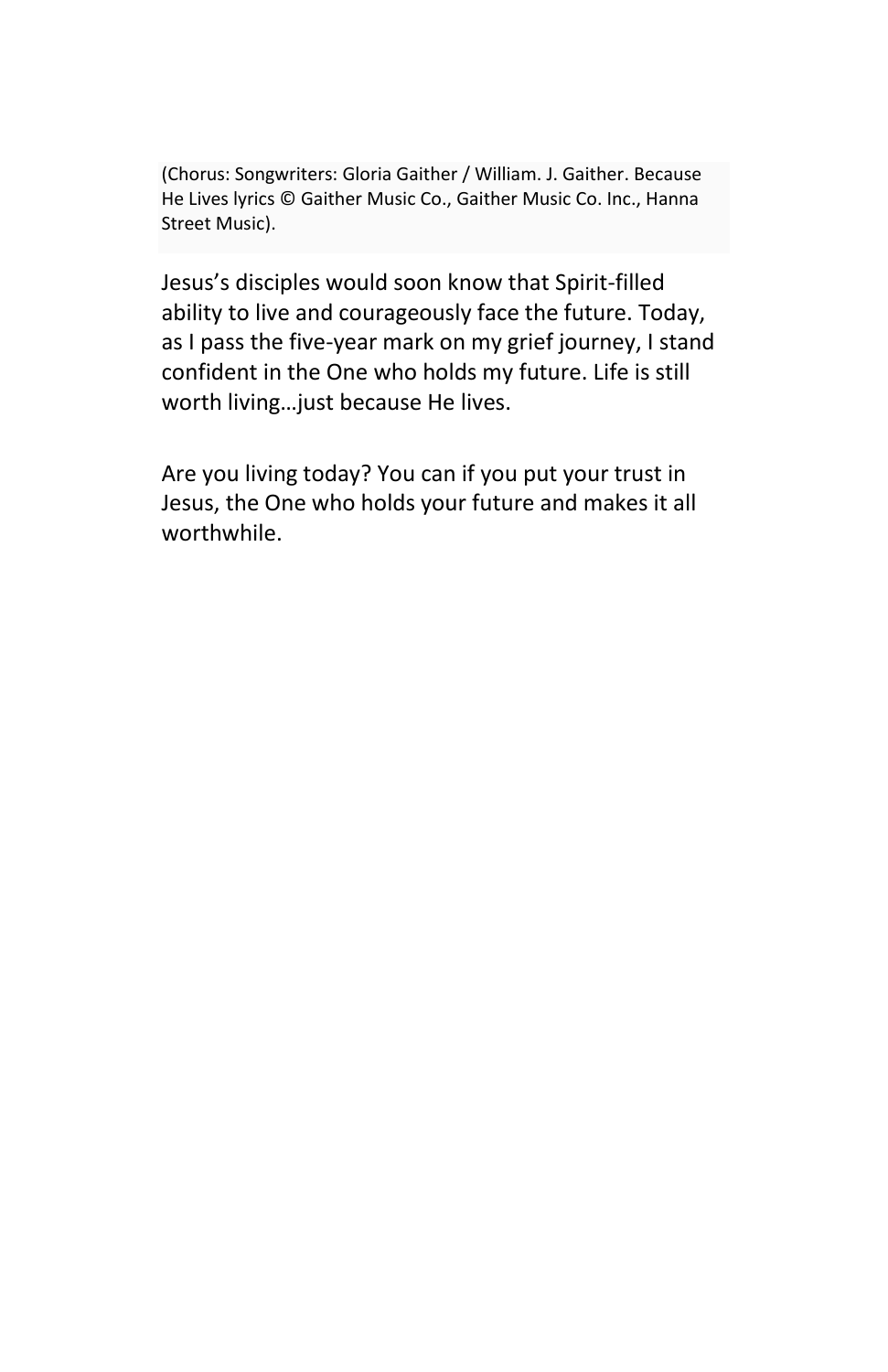# **Shown to the Ones Who Love**

Why didn't Jesus show himself to everyone? He did and he still does, and the result is amazing.

I think, though I haven't studied it to prove it, that this passage from the end of John 13 through chapter fourteen enable us to see how open Jesus was to the questions of his disciples, because so many had them in these few short verses. Remember, they were *students* of Jesus. He had called them to follow him but also study, not just under him, but to *study* him.

I think this last dialogue was something of a I-term in college: lots of material crammed in one unending session. Perhaps that's what led to all the questions. They were trying to get it right, trying to understand. They would eventually, but it was going to take a full dose of the Holy Spirit to do so.

In the meantime, it was Judas (also called Thaddeus) up to bat. Here's how it went:

*Then Judas (not Judas Iscariot) said, "But, Lord, why do you intend to show yourself to us and not to the world?"*

*Jesus replied, "Anyone who loves me will obey my teaching. My Father will love them, and we will come to them and make our home with them. Anyone who does not love me will not obey my teaching. These words you*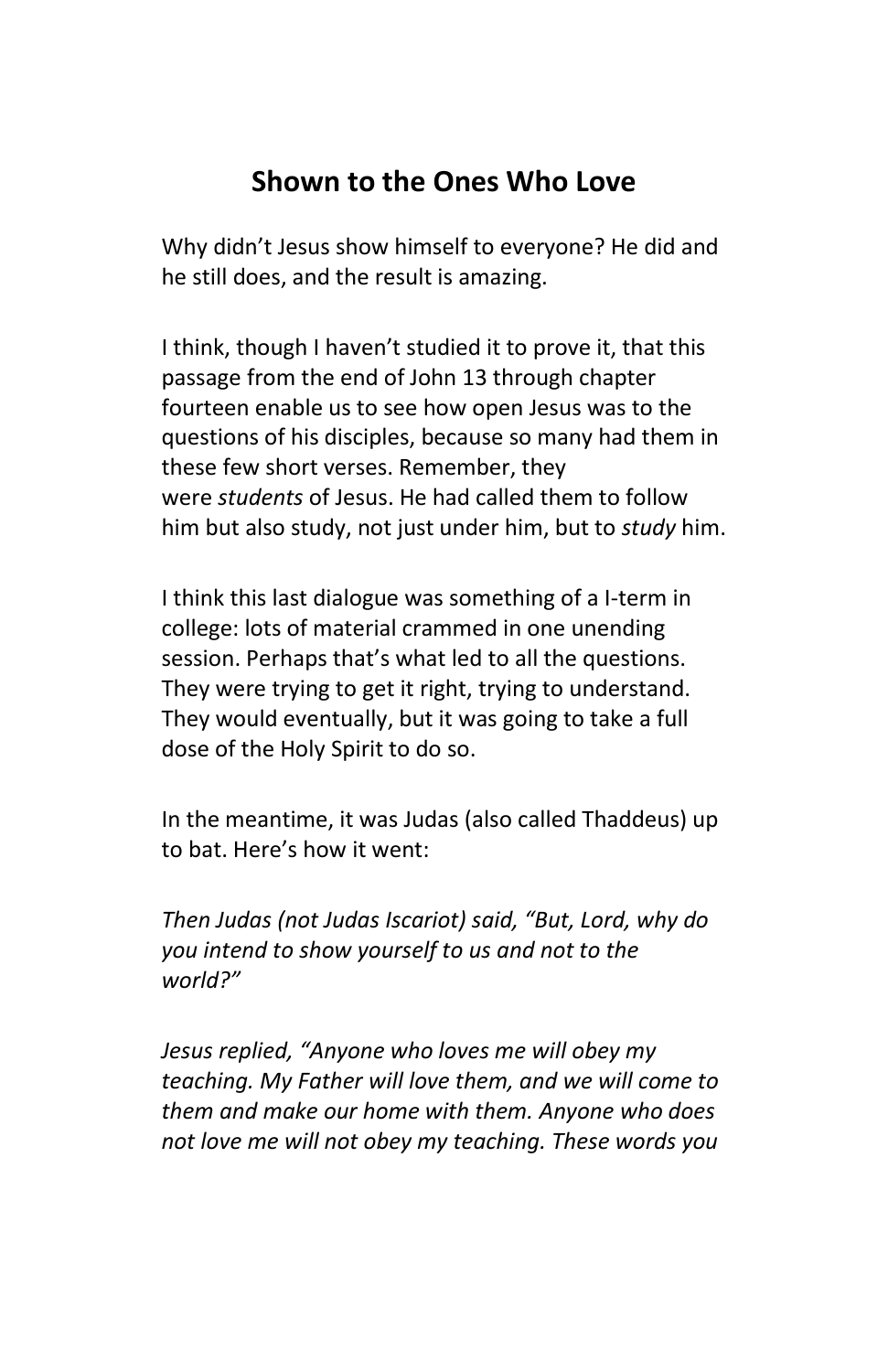*hear are not my own; they belong to the Father who sent me.*" John 14:22-24

The "but Lord" of Judas was a clear indication that he wasn't quite understanding. The limited perspective of the disciples was still keeping them from grasping the much larger picture of why Jesus had come. Working from the worldly viewpoint of an earthly Messiah, Judas couldn't figure out why Jesus would show himself to only those who loved and obeyed him. I think the world asks the same today:

## **Why doesn't Jesus just make it clear to everyone that he's the Messiah?**

Does that mean we serve an exclusive God? No, because Jesus makes that clear in his response:

#### **If** *anyone* **loves me…**

Jesus doesn't just make himself available to certain kinds of people, certain races, sexes, or socioeconomic levels of people. No, he says if anyone…from the richest and most powerful to the poorest and most lowly…if they would love him, he will make his home in them.

## **What a wonderful thought: To know that Jesus has made his home in me.**

That's exactly what he's offering here. It is made possible because of his willingness to die on the cross for our sins, and then in rising from the dead, gaining